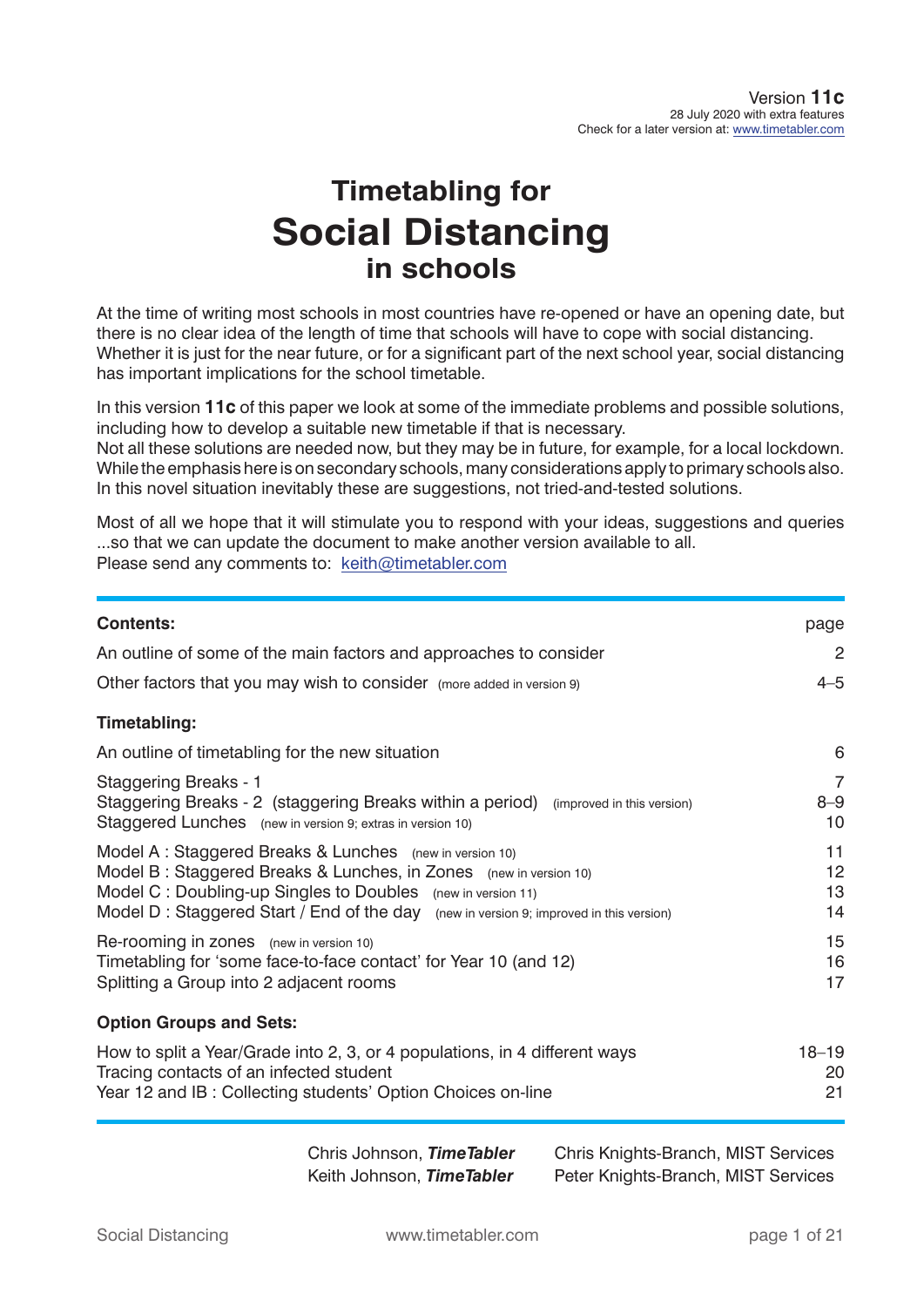# **Factors and Approaches to consider:**

### **Different Start & End times** (for whichever Years are in school)

The idea behind this is that it would reduce contact in the school yard before and after school. This may be easy to timetable but it has implications for the local bus services, who may not be able to change their transport timetable. But perhaps you could stagger 'bus-pupils' and 'parents-carpupils' slightly? See Appendix 8 on page 14 for one way to stagger the timetable.

### **Different Break times and Lunch times** (for whichever Years are in school)

While this would help with social distancing, it might not be easy in practice, as without care it could mean that some staff would have no break. *For example,* if in normal times Mrs Jones teaches 7A in period 2 (before Break) and then 9B in period 3 (after Break), then if Year 7 now has a later Break than Year 9, Mrs Jones may have no break at all.

If using *TimeTabler* you can use the 'split' features to schedule these (see pages 8–12).

### **Groups with a** *maximum* **size of 15 students?**

This is so that students can be spaced out in each room.

(In Special Schools, Pupil Referral Units, and some rural schools this may already be the case.) In most cases this implies that only 50% (or less) of the school population will be in school at any time. In England the government is currently recommending only 25%. This means of course that each student receives only 25% of their 'normal' teaching, ie. one week per month.

If so, then it probably means that the school will need to be split into 2, 3, or 4 student populations. There is more about this on page 3. See also Appendix 12 on pages 18–19.

### **If there are 2 populations [called X and Y] how might they be staggered?**

There are at least 3 possibilities:

a) Populations X and Y are in school for alternate weeks. Teachers would teach the same lessons twice in each fortnight. They could set students homework for the other week.

Or: alternate days: X in for Mon1, Wed1, Fri1, Tues2, etc; Y in for Tues1, Thurs1, Mon2, etc.

 In these scenarios, can you use the same timetable as you already have (but with groups split)? Bus services would be unchanged; social distancing on the bus may be a problem.

- b) Population X in school for mornings and Y in school for afternoons. Teachers would teach the same lessons twice in each week; they could set homework for the other half of the week. An advantage over (a) is that teachers would see their pupils each week. But (i) school days are sometimes not split into equal halves, mornings are often longer, and (ii) the change would probably be difficult to arrange with the local transport services, and (iii) would *both* populations need lunch?
- c) Population X in school for Monday, Tuesday, Wednesday morning; and Y in for Wednesday afternoon, Thursday, Friday. Or: population X in school for Monday, Wednesday morning, Friday; Y in for Tuesday, Wednesday afternoon, Friday …or some similar permutation that shares the week. Teachers would teach the same lessons twice in each cycle; they could set homework for the other half. Problems (b)(i) and (b)(ii) and (b)(iii) would also apply here.

Are there any other practical possibilities for this?

In each case there needs to be a practical way to inform the students & parents. Is it as simple as designating each student as being in either 'X' or 'Y'? (See the next page.)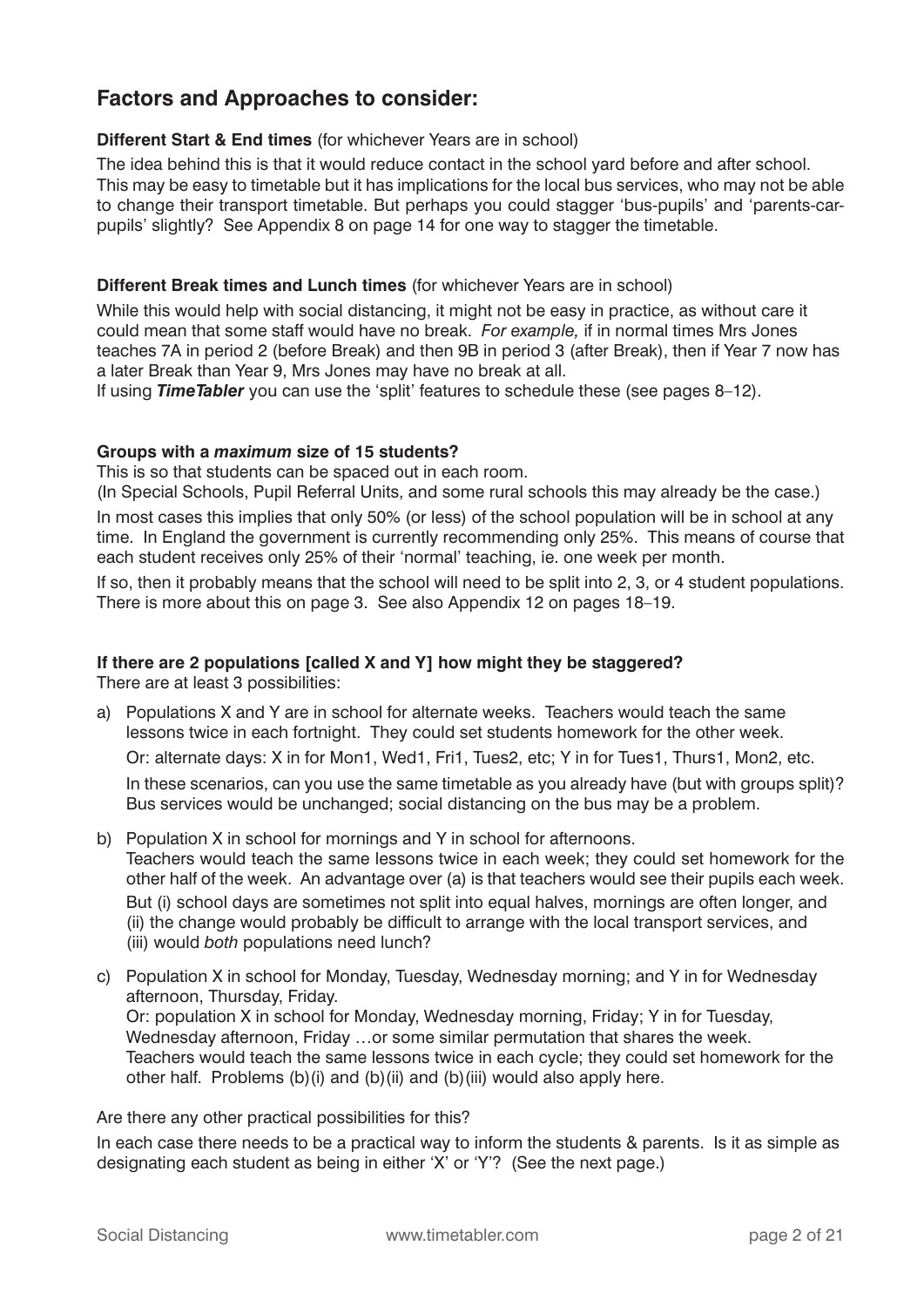# **Forming 2, or more, populations**

Two populations could be formed by:

#### **1. Every TeachingGroup in every Year split into two [eg. X and Y]**

 In Key Stage 3 (Years 7, 8, 9) it will often be easy to split forms/classes/sets into 2 halves. It will also be possible to maintain friendship groups and to separate antisocial/bullying pairs. (There is an argument for breaking-up friendship groups during this time to help limit social interaction?)

But in Key Stages 4 and 5 (Years/Grades 10-13) it will be more difficult, perhaps impossible. *For example*, if Aysha Bell in Year 10 is in Option-A-History, Option-B-Art and Option-C-French, while Zoe Young is in Option-A-History, Option-B-Geography and Option-C-Spanish, etc, it is unlikely that it will be possible to divide Year 10 into 2 clear consistent populations of exactly equal size. Splitting the Year (or Band) by surname A–L and M–Z (or whatever) will rarely split a group of 30 into 15-15, and sometimes even a teaching group of 20 might split 16-4.

Splitting into 4 quarters is slightly more difficult, and may be more likely to give uneven groups.

However, see Appendix 12 for neat ways to do any of these group-splitting tasks efficiently.

#### **2. Grouping Years to make populations**

 Population X might be all students in Years 7, 9, 11, and Population Y might be all students in Years 8, 10, 12/13 [in an 11-18 school], these groupings perhaps giving a more balanced demand on specialist rooms, labs, etc.

 Or Years 7, 8, 9 [=X] and Years 10, 11 [=Y]. Or S1/2/3 and S4/5/6 in Scotland. But individual groups still need to be split, to stay within the limit of 15 or whatever the limit is.

Are there any other realistic possibilities? In each case you'd need to check that no individual group exceeds 15 or whatever your limit is. Initially groups may be less than this, as many parents may not send their children to school at first.

#### **Other possibilities:**

- A. The school ignores Year 11 (and Year 13) for the rest of the current school year, and divides Years 7-10 (and 12) into 2 populations as above.
- B. The school concentrates on Year 10 (and Year 12) for this summer term. This is the most likely scenario in the short term. In one scenario, the Year 10 teaching groups could be split in two, or four, with half the groups

being taught by the ex-Year-11 staff. (Similarly with Yr 12, using Yr 13 staff, in an 11-18 school.) There might be a problem with some specialist rooms, eg. labs?

*Or,* Year 10 (+12) are given 'some face-to-face contact', see Appendix 10 on page 16.

C. The school concentrates on Year 10 (and Year 12), as in **B** above, but also brings in Key Stage 3 pupils. *For example,* Year 7 [split into 2 populations] on Monday & Tuesday, Year 8 [split into 2 populations] on Wednesday and Year 9 [split into two] on Thursday and Friday). Or any of models (a), (b), (c) on the previous page, applied to Years 7/8/9 only.

### **Other suggestions that have been made:**

- One suggestion is that students do not move (unless perhaps to a specialist room or lab), and that the Teachers move from room to room, to reduce social contact on the corridors (on a revised timetable). The implications would be different for different teachers/subjects.
- Some are suggesting pupils eat lunch in their form-room, separated. Or on the field if the weather is fine. Would this be any better than your dining-room?
- Some are also suggesting cancelling school buses to reduce social contact, but how will they get to to/from your school? If you are in a rural area, is this possible?
- Some are suggesting cancelling lessons for PE on a revised timetable, because physical contact is more likely. Is PE important for mental as well as physical health?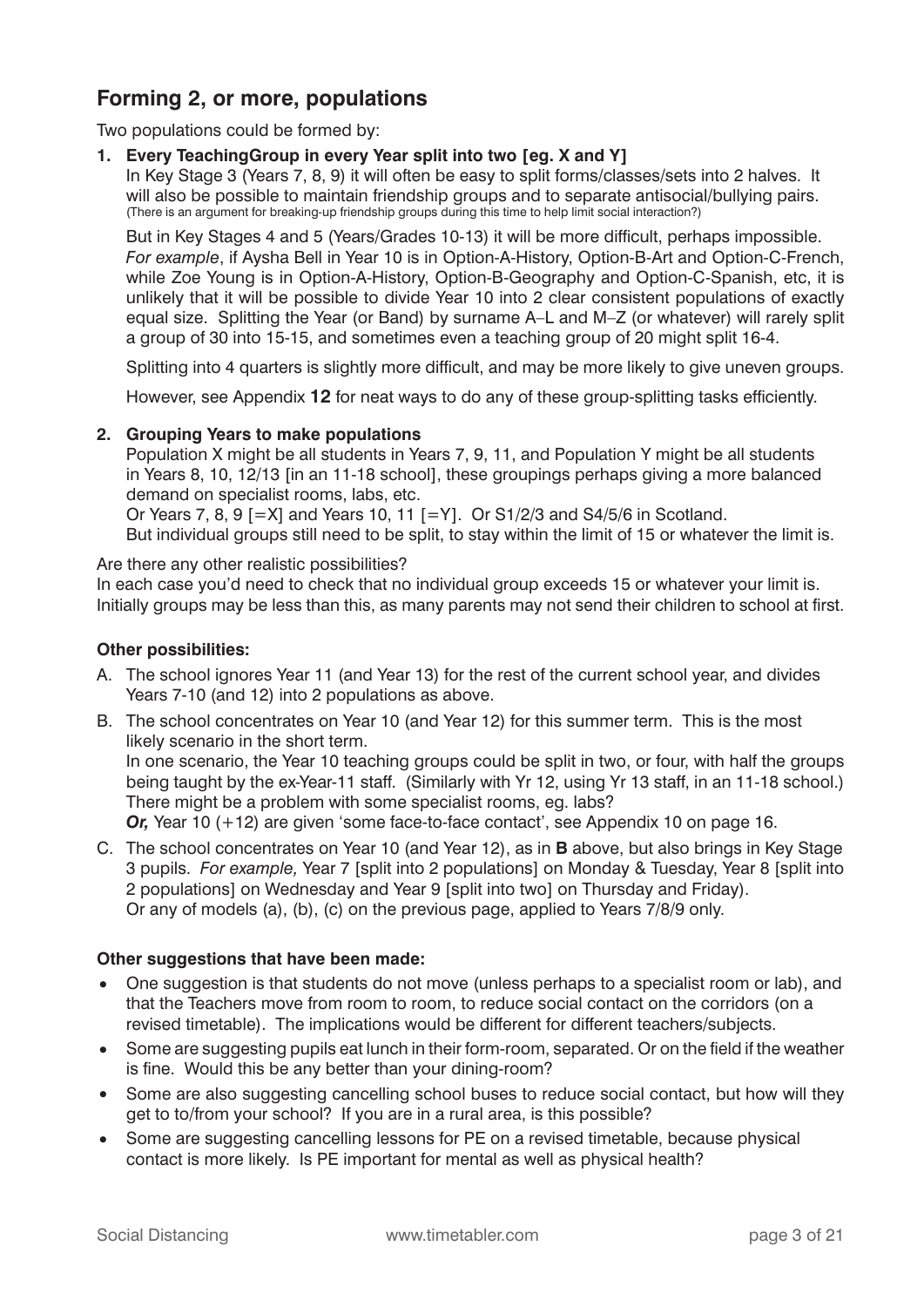# **Other things to consider, not necessarily connected with timetabling**

- 1. Have you thought how to explain & justify the new timetable arrangements to parents, whose first thoughts may be that they are not going to have the same 'child-minding' that they were used to? Will parents be allowed to drop-off and collect students in the usual way? What about siblings in the same family but with different surnames, so in different populations?
- 2. If you keep PE on the new timetable is it feasible for some students to spend the day in their PE kit, to avoid the close proximity of the changing rooms?
- 3. Face-masks: Should students wear face-masks? Should staff wear face-masks? (WHO advice and UK government advice is uncertain. In some countries it is mandatory: Austria, Slovenia, Bulgaria, Poland, etc.) Should staff wear masks while on playground duty, as an implicit reminder? And while supervising entry/exit at the school gates? If so, can you source sufficient masks?
- 4. Should there be notices in each room about hand-washing? Soap? Hand-gel? Do you need to think about any changes in the work of ancillary staff, cleaners, caretakers, etc? Will any equipment (door-knobs, coat-pegs, desks, pens, rulers, etc) need regular disinfecting?

Do you need floor-arrows to make a one-way system round some parts of the school? Doorways are often bottle-necks; do you need to designate some as entrance-only or exit-only?

- 5. To what extent should staff with lower teaching loads be responsible for setting on-line work and otherwise monitoring the students who are not currently in school? Might you re-employ recently-retired staff to do some on-line teaching? Are you issuing guidance about the marking of the work done at home?
- 6. Have you a policy and a practice for dealing with any increase in students' mental health issues? (This is likely to be a problem long after the pandemic has eased.) How will operations such as 'student services' or the 'school shop' work? Does the school need to still consider meals for the 'other' population of students? Is the staffroom big enough for social distancing? Will there still be detentions? Do you need a policy to deal with unruly children who believe staff cannot come close to them?
- 7. Does the school need to pay any particular attention to students living with elderly and vulnerable parents or guardians? What if certain students request arriving late or leaving early? Are there any elderly or vulnerable staff that may also need special consideration? *For example,* should vulnerable staff do less (or no) classroom teaching, doing only on-line teaching? If so, how will this affect the timetable?
- 8. Have you a plan for the remediation of the lost learning? Do you need a plan to tackle the loss of motivation that may become apparent in some students? Some schools are intending to open for weekends and over the summer, 'to catch up'. Which Years should be given the most attention? The current Year 10 [and 12]? Or? Will 'league tables' still be an issue in the 'new normal'? If yours is a fee-paying school, which years most affect the school income?
- 9. Thinking about the technology you have used so far for your VLE and on-line learning: is it working well? Do you need to consider investing in a better system for the future? Are there new on-line learning resources/methods that you may need to invest in? If your students don't currently have a textbook each, in each subject, do you need to provide them, so that they can work better in the 'new normal'?

 Does the school need to consider sourcing funds to provide [lend or give] computers to those students who are unable to get (easy) access at home?

10. While working through the rest of this term are you re-imagining what school life will be like during next term? *For example,* how will you cope when you have Year 11 [and 13] students as well?

continued...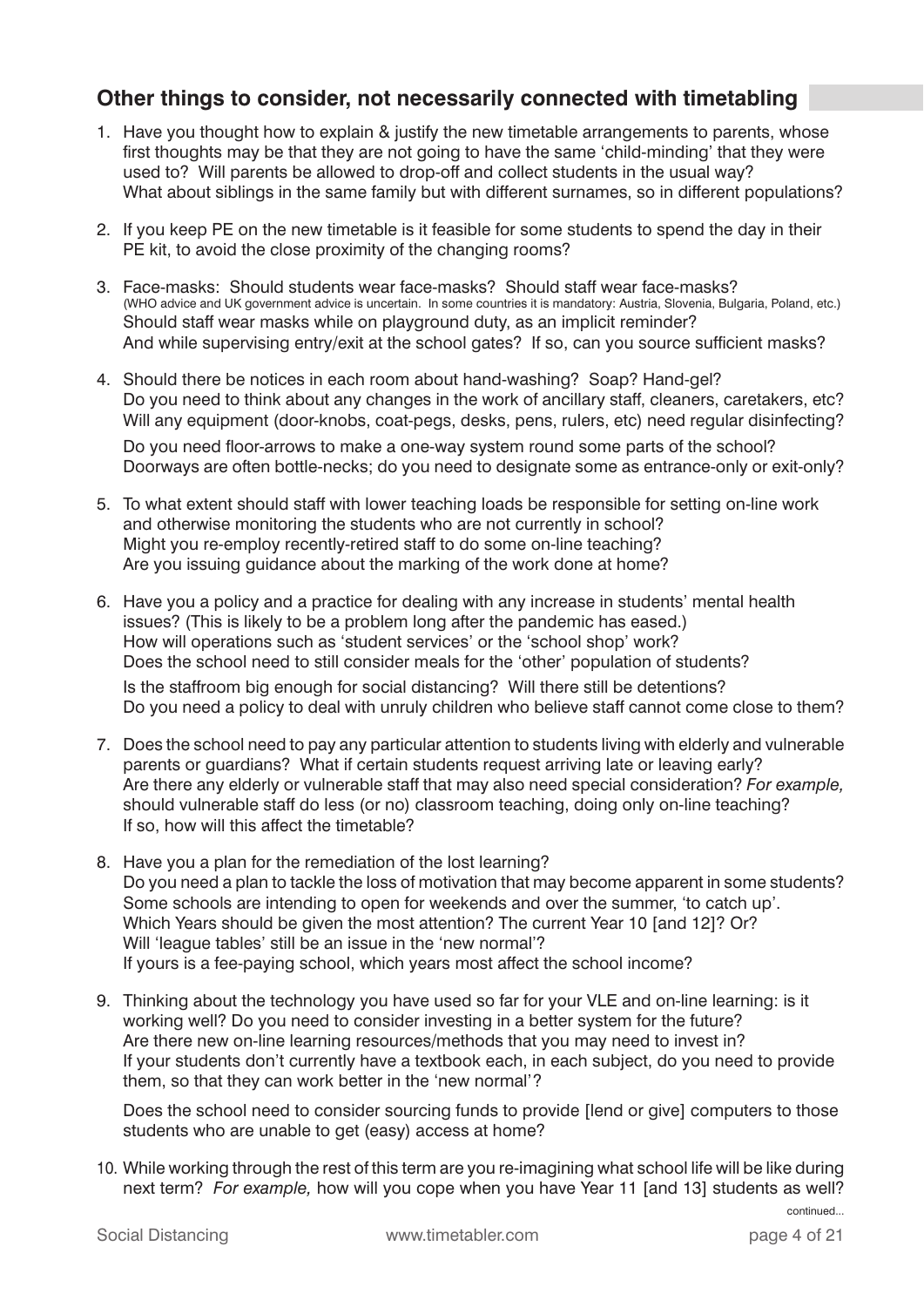#### continued, with suggestions that have been made in the printed Press or on-line recently:

11. "Bubbles of whole Year groups" (or half-year groups). *For example,* Year 10 students meet no other Years, even if the whole school is on site, by ensuring different Breaks (and lunches). Is this workable with your planned timetable? Can you cordon off individual areas of the school? See Appendices **3, 4, 5, 6** (pages 8–12) for how have staggered Breaks to stop bubbles mixing.

 Note: even if the YearGroup is in a bubble, an individual student in Year 10 (or S456) will meet many others during the options lessons. Using the feature described in Appendix 13 (page 20) shows that in most schools a student meets 70–100 other students during the options lessons!

- 12. "Staff should move rather than students". *For example,* to what extent is it possible to schedule Humanities subjects (English, History, Geography, PSE, etc) consecutively, so that students stay in the same room? How could this work for other subjects? Can it work for options in Year/Grade 10 and above? Could a Year group move to a limited number of close rooms? See Appendix 9 on page 15.
- 13. Depending on how many rooms are available, TeachingGroups might be split in half with the named subject teacher doing a lead lesson for each group in turn, while the other group, in an adjacent room is supervised by an Assistant Teacher. See Appendix 11 for how to schedule a Group into 2 adjacent rooms.
- 14. 'Blended' learning with Core subjects taught in school, with options subjects taught on-line. For how long can this method be sustained? How do you teach on-line in practical subjects? How can we make sure all students participate in on-line lessons?
- 15. A timetable of "three 100-minute lessons" [=5 hours, plus breaks?] has been mooted (page 13) ...but this has several disadvantages, including how can teaching be sufficiently varied to maintain interest over this period of time? See page 11 for pros & cons of different methods.
- 16. "Deep cleaning of classrooms between lessons". Who will do this and how would it work? If Year 10 uses 10 rooms at any time, then when they go out for Break, can all 10 rooms be cleaned during that time?
- 17. "Staggered Break times" for the students ...but can you ensure that the staff get a Break? See Appendix 2 (page 7) and Appendices 3, 4, 5, 6 (pages 8–12).
- 18. "Staggered Start (and end) times". A solution here will depend on how local your students are. If they have to use the bus or train (with social distancing), then will you need to change your start time to avoid peak public transport times? See Appendix 8. If most parents deliver them by car, can you persuade parents to arrive at staggered times?

 If you also have staggered lesson-times, what happens to an unsupervised Year/Class whose lesson ends before the next teacher is free, because that teacher is with a Year/Class with a later staggered time? Is there a solution to this? See Appendices **5** and **6**.

19. There is a PDF with some practical examples of real-life solutions in English schools at: https://unitedlearning.org.uk/portals/0/unitedthinking/Examples%20of%20protective%20measures.pdf

### **The 12 appendices on the next 16 pages give some practical advice on dealing with some of the timetabling issues.**

Our thanks for feedback and ideas from Carole Bradley, Debbie Hayton, Dara Roden, Kenny Thomson, Neil Farquharson, John Clark, Mervyn Wakefield, Alan Stokes, Martyn Oliver, Andrew Grafton, and James Todd.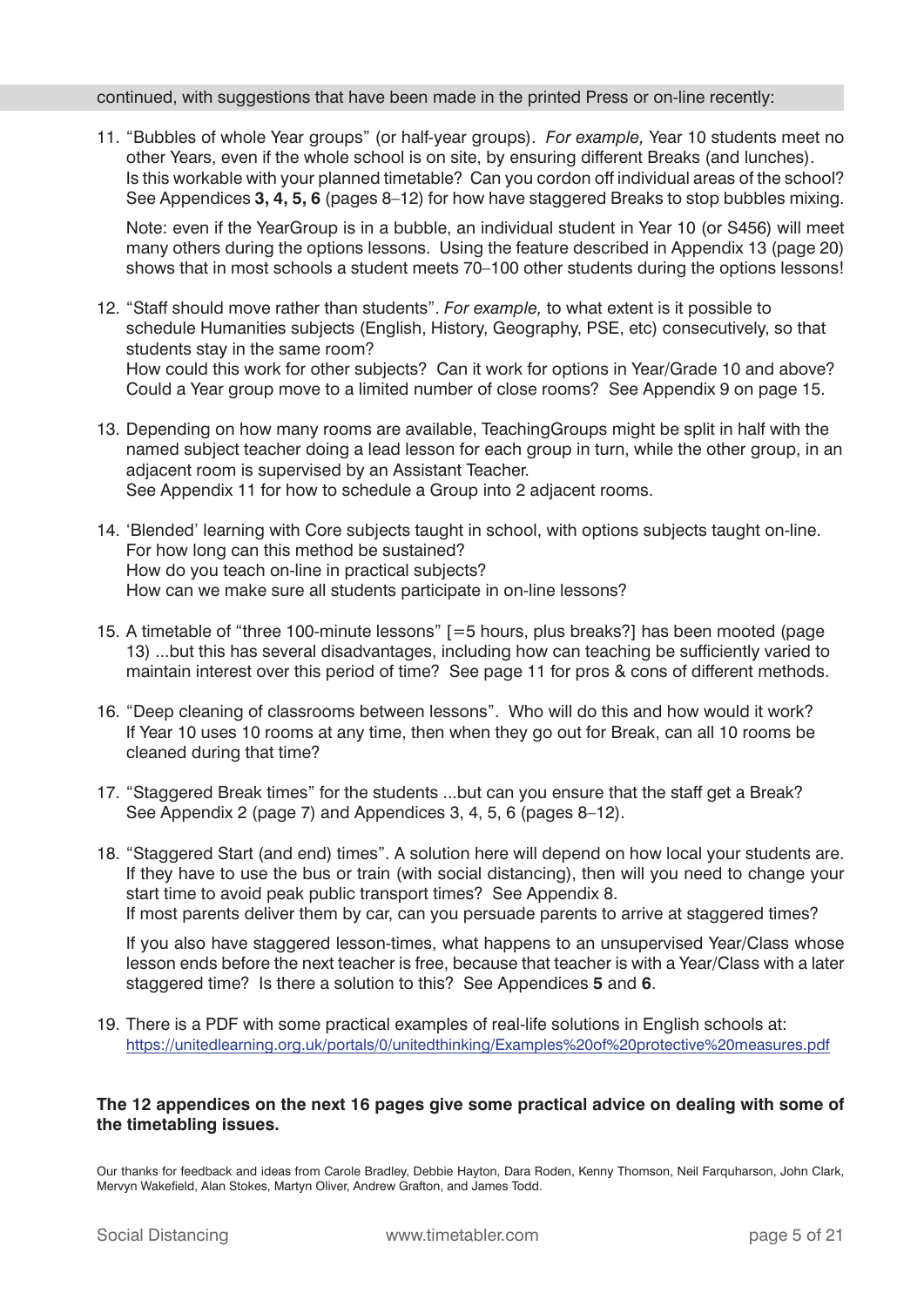### **Appendix 1 : Notes on scheduling a revised timetable,**

if you need to do this to deliver the model you have chosen

If you are using *TimeTabler* here are some hints to help you:

- 1. First, **Backup** your existing data, so that later you can always come back to where you are now. Do this in 2 ways, so 'belt & braces':
	- An external Backup, to a USB 'memorystick' or to Dropbox, etc. *and*
	- An internal Backup, in the Auto-Backup Library [Ctrl-A]
- 2. Decide on the **school structure** for the revised timetable. If previously it was a 2-week timetable, then a 1-week timetable may be easier for this purpose. Consider reducing corridor movement during the pandemic by reducing the number of periods in a day. *For example,* 6 periods ➠ 5 periods, or 5 periods ➠ 4 periods in a day. Breaks : are you keeping the same number as before? Breaks & Lunches : are you intending to try to stagger them?

(More difficult to schedule, as in some models staff may not get a break, but see Appendices 2, 3, 4, 5.)

3. Load in an existing Batch, for one of the Years, and look at the **Curriculum Diagram**. Will you keep all the subjects? For the same teaching-time? What are your criteria? The task is to adjust the Curriculum Diagram, by changing the number of periods for a subject-group, or by deleting groups until it is correct for the new situation. More details in sections D5, D22 in your printed Manual.

En Se<br>En Se<br>En Se **Curriculum Diagram** 

 Check that the totals [shown at the left-hand side] are correct for the new timetable. Repeat the process for each Year.

- 4. Check other Basic Data & Batches, see the QuickStart Guide, steps 7–32. Check that the Availability of your Part-timers is still marked correctly.
- 5. Go to the **School Structure Screen**, and enter the values for the numbers of days & periods as in (2) above.

See section C5 in your printed Manual, or see the HelpScreen, or HelpMovie 11.

Then go to **Schedule WE List WE New and start the new schedule.** (Do not visit an old schedule first, or else it will re-set the values.)

- 6. Schedule the timetable in the usual way, see the QuickStart Guide and the HelpMovies.
- 7. Export the completed timetable to your MIS. Ask your MIS company for the best way to populate the half-size groups (eg. for Registration, Reports, etc).
- 8. Any questions or feedback at any stage, just contact our Team in the free Support Centre, in the usual way (see HelpMovie 4).

Note: The Licence allows you to install a copy of *TimeTabler 2020* at home as well as at school, using the same setup file as before. (If you unsure how to do this see: https://www.timetabler.com/eNewsLetter/NewsLetter--CoronavirusSpecial.html If you have purchased it but your only copy is in school and inaccessible then we can send you another copy, contact us at: accounts@timetabler.com but ONLY if you have a copy of your latest *TimeTabler* data at home (a file called TT4data.BAK).

Note 1 : Scheduling a timetable for the relatively few children of Key Workers may be best done using the 'Alternative Curriculum' feature:



Note 2 : If you are looking for a way to Schedule a Year that is split into 2 (or more) populations, but with the 2 halves scheduled at different times, see Appendix 12.



| ays      | Mon<br>Tu<br><b>School</b> |  |  |  |  |  |  |
|----------|----------------------------|--|--|--|--|--|--|
|          | <b>Structure</b>           |  |  |  |  |  |  |
| Schedule |                            |  |  |  |  |  |  |

**Backup**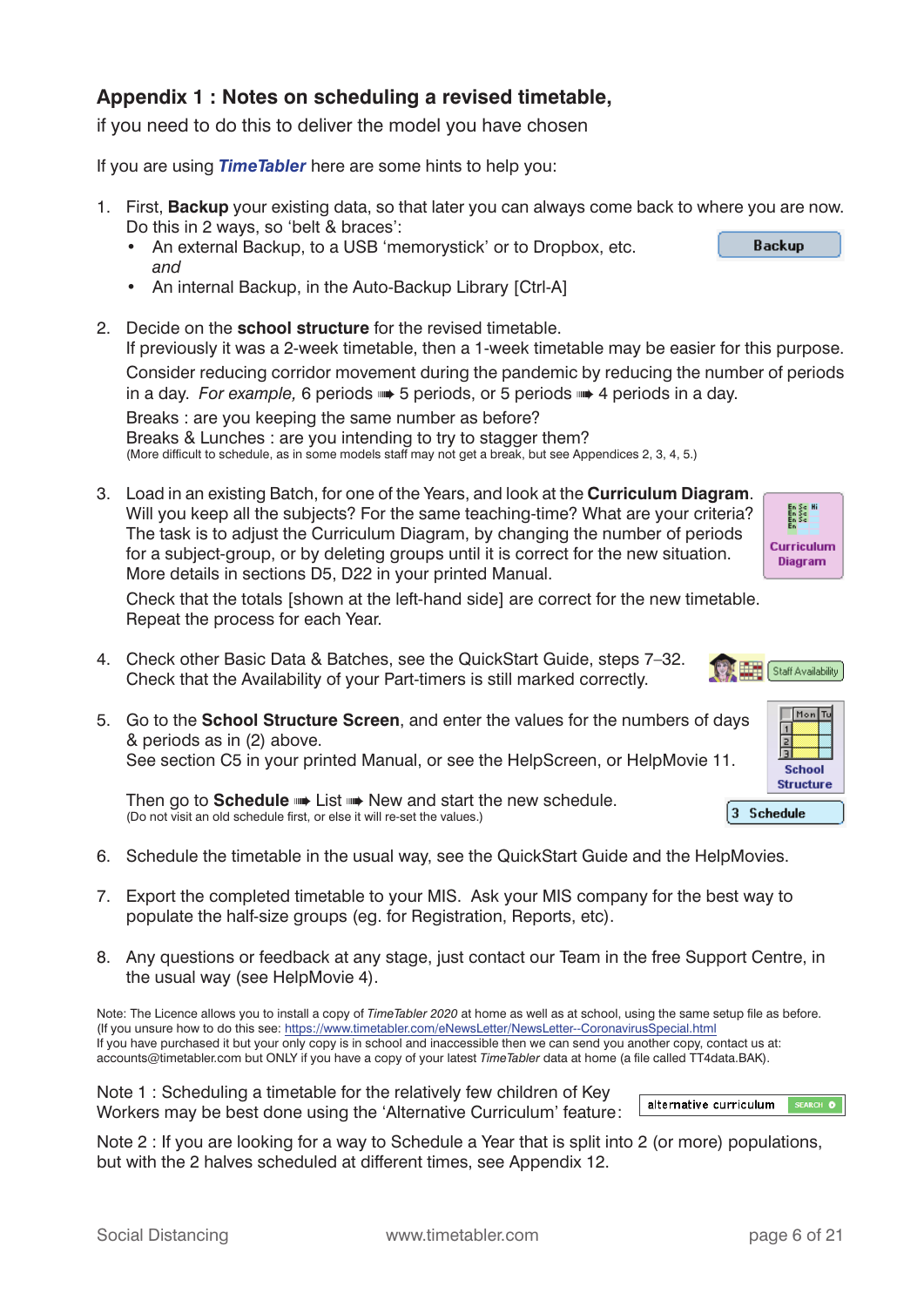### **Appendix 2 :** Staggering Breaks

This was the original page about Staggering Breaks. It is useful if all the timings of periods is different for each Year, so they start/end at different times.

In addition there is now the new feature described on the next 3 pages, if you decide to specify Staggered Breaks within a period.

If you decide to stagger the Breaks **–** with the intention that Year 7 would not have a Break at the same time at Year 8, so there is less social mixing (as discussed on pages 2 & 5) **–** then this needs special treatment to ensure that all your staff get a Break.

*For example,* if the Break is between Period-2 and Period-3, then previously a teacher who was teaching (say) Year 7 in Period-2 and Year 8 in Period-3 would get the same Break as the students. But if Year 7 now have a later Break than Year 8, then the teacher may not get a Break at all. (The same would be true if the staggered groups were within the same Year.)

This is similar to the case of a split-site school where a teacher must be given commuting time to travel between the 2 sites. *TimeTabler* has a feature for dealing with both these scenarios.

In the example above it could be dealt with by:

- 1. On the School Structure Screen specify that Year 7 is on Site 1, and Year 8 is on Site 2.
- 2. Then, when you start scheduling, on the Visual Builder Screen you will see:  $\blacksquare$  Show Commuting
- 3. Tick this and the existing lessons for each of the Teachers in the team (as shown in the bottom part of the screen) will be colour-coded by whether they are on the same site as the lesson you are about to place, or not.

**Green** = in the same site/Year (no problem)

**Red** = in a different site/Year (ie. could be a 'commuting' problem, if there isn't enough time).

To exit this mode and return to the usual Subject-colouring of teachers' lessons, just un-tick 'Show Commuting'.

This feature should help you when working interactively, dragging lessons on to the schedule, to pick good (green) periods where a teacher will not have a problem and will have a Break, because they are going to teach a group with the same Break times.

Pick red periods only if the teacher has time to 'commute' with a break [eg. across a Lunch, or a non-teaching period].

Another helpful feature is the Styles button • Highlight • Sites on the Staff Timetable Screen.

You can read this explanation within the program, by clicking on:  $\frac{?}{}$  Help

| Contents                     | Index Search |
|------------------------------|--------------|
| Type in the keyword to find: |              |
| commuting                    |              |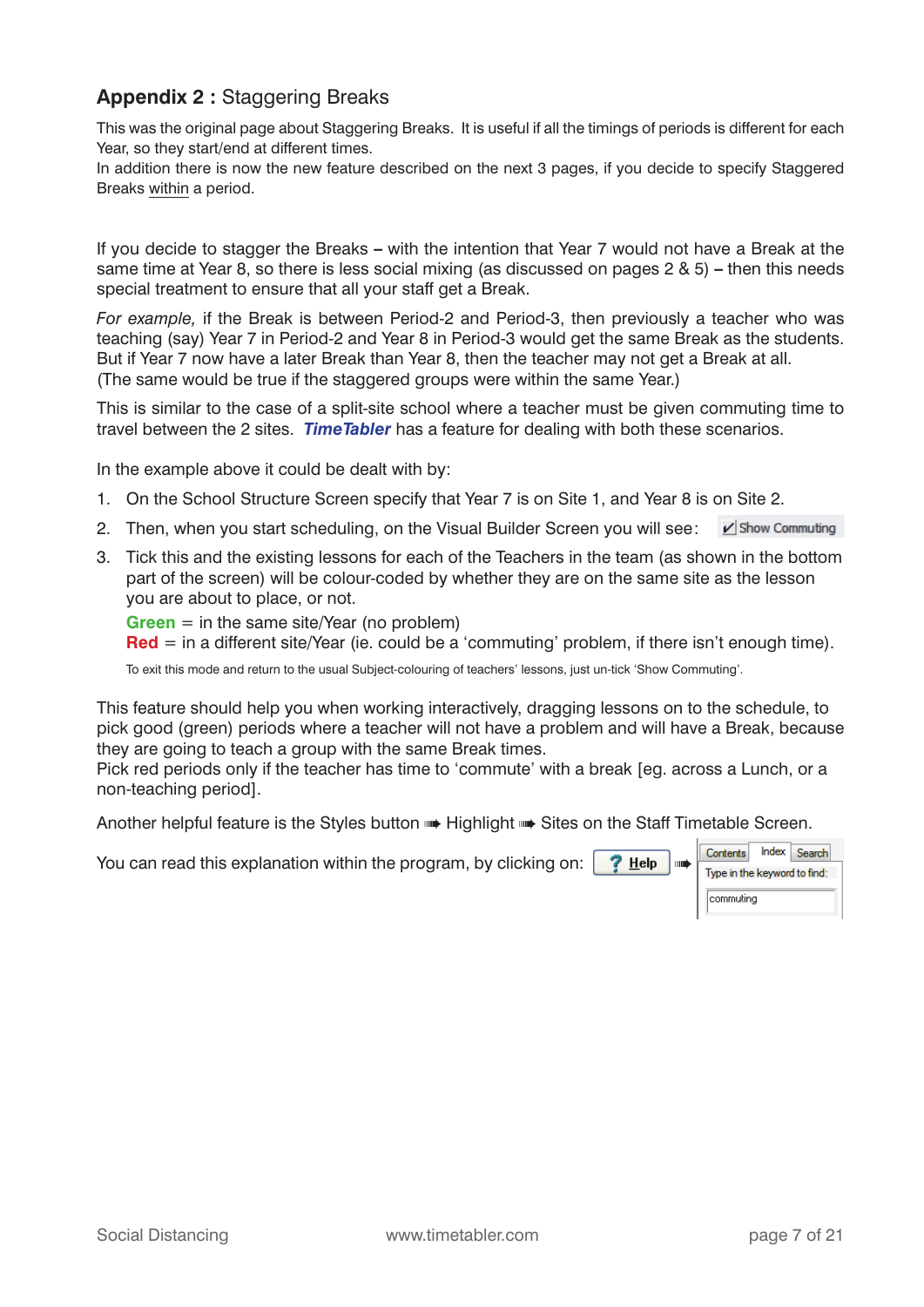# **Appendix 3 :** Staggered Breaks within a period

One difficulty of having 'bubbles' or 'mega-bubbles' of students, is what to do about Breaks. One possibility is not to give your students a Break at all (!) and another is to stagger 'mini-Breaks' within a period, so different bubbles do not mix.

The diagrams below are based on 'whole-Year-group bubbles', and the next page explains how to get these displayed on printouts from *TimeTabler*.

| periods:          | 2 |        | 3 |  |
|-------------------|---|--------|---|--|
| Year 7            |   | B      |   |  |
| Year <sub>8</sub> |   |        |   |  |
| Year 9            |   | e<br>a |   |  |
| Year 10           |   | k      |   |  |
| Year 11           |   |        |   |  |

**1.** This shows a fairly standard 4-period morning during normal times.

All the students take their Breaks together. The 'bubbles' would mix.

The next 3 diagrams show how the Breaks could be staggered within a period.

In this way Staff will also be sure to get their Break (in other methods they may not, because of unsynchronised lessons and travel-time).

| periods:          | $\overline{2}$ |   | 3a   3b   3c   3d   4a   4b   4c  |   |   |   |  |
|-------------------|----------------|---|-----------------------------------|---|---|---|--|
| Year <sub>7</sub> |                | В |                                   |   |   |   |  |
| Year <sub>8</sub> |                |   | B                                 |   |   |   |  |
| Year 9            |                |   |                                   | В |   |   |  |
| Year 10           |                |   |                                   |   | B |   |  |
| Year 11           |                |   |                                   |   |   | в |  |
|                   |                |   | $\leftarrow$ longer $\rightarrow$ |   |   |   |  |

**3.** In Example 2, in period-3, each of the students/staff lost 20min of lesson time. To compensate, period-3 has here been made longer (by including the original Break time), and it has been split into 4 quarters.

Let's suppose it increased from 60 to 80mins, so: Year 7 now get 20min Break then 60min lesson Year 8 gets 20min lesson, then Break, then 40min lesson etc.

In this example Years 10, 11 have been left as before but a similar solution can be applied.

| periods:          | $\overline{2}$ |   | 3a   3b   3c   4a   4b   4c |   |   |   |  |
|-------------------|----------------|---|-----------------------------|---|---|---|--|
| Year <sub>7</sub> |                | в |                             |   |   |   |  |
| Year <sub>8</sub> |                |   | B                           |   |   |   |  |
| Year 9            |                |   |                             | в |   |   |  |
| Year 10           |                |   |                             |   | В |   |  |
| Year 11           |                |   |                             |   |   | B |  |

**2.** Here the standard Break has been omitted. Period-3 has been divided into 3 thirds. Suppose that period-3 is 60 minutes in total, then: Year 7 gets 20min Break followed by 40min lesson. Year 8 gets 20min lesson, then a Break for 20min then

the rest of the lesson (for 20min). Year 9 gets 40min lesson followed by 20min Break.

Because there's no time in period-3, period-4 has been treated similarly for Yrs 10, 11 (and 12/13 perhaps). If the standard lesson is only 50mins then the Break times are correspondingly shorter.

| periods:                     |  | $\overline{2}$ |   | 3a   3b   3c   3d   3e |   |   |   | $\overline{a}$ |
|------------------------------|--|----------------|---|------------------------|---|---|---|----------------|
| Year <sub>7</sub>            |  |                |   |                        |   |   | в |                |
| Year <sub>8</sub>            |  |                |   |                        |   | В |   |                |
| Year 9                       |  |                |   |                        | в |   |   |                |
| Year 10                      |  |                |   | В                      |   |   |   |                |
| Year 11                      |  |                | B |                        |   |   |   |                |
| longer<br>$\leftarrow$<br>—> |  |                |   |                        |   |   |   |                |

**4.** A period does not have to be split into 3 thirds; it can be split into 4 quarters or 5 fifths, etc. In this example, period-3 may be longer still. For example, if the original period was 60min then this period-3 could now be 100min (=5 x 20min).

**Alternatively,** it could be left at 80min (as in Ex 3), but split into 5 fifths with each Year getting 15min Breaks as shown.

In each case the Years can be staggered 'forwards' (as in examples 2, 3), or 'backwards' as shown here.

We've used periods 3 and 4 to split in these examples. In your school it may be more appropriate to split period 2?

Perhaps a similar scheme could be used for Lunch but this is doubtful. How long does it take for a Year to eat lunch? 'Grab bags' and eating in the 'last-lesson' room may be more feasible (unless it's a specialist room, eg. a Lab, due to Health & Safety considerations)

These examples only tackle the staggered Break problem. You probably still need to stagger the lesson start-times (eg. by variable 'Form-time' at the start of the day?) even if you have an effective one-way system on the corridors. If so, arrange the staggered start-times in the same 'forward' or 'backward' sense as the Breaks (see above). See also page 5.

The next page shows how to get these splits shown on the Printouts from *TimeTabler*.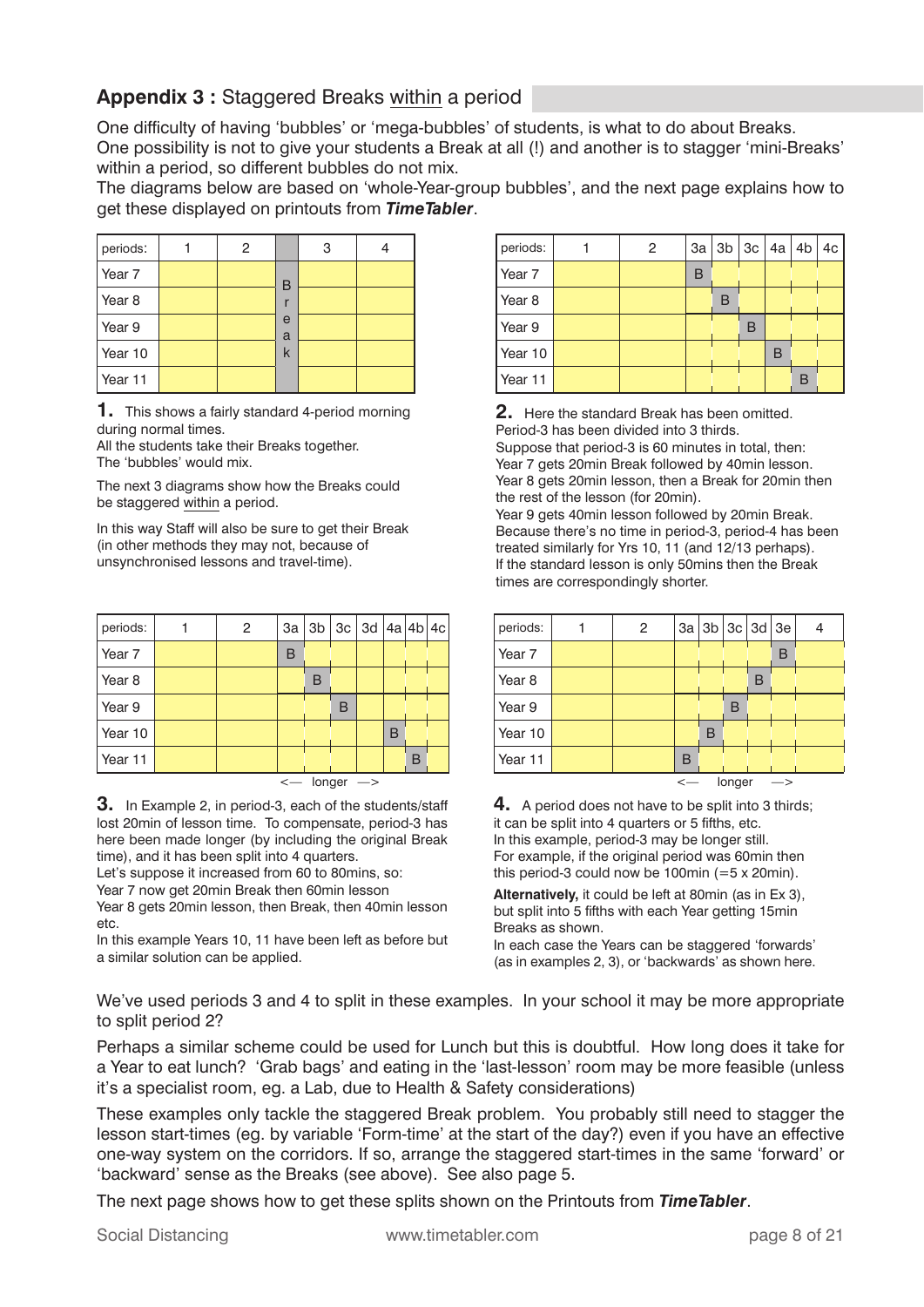A new update to **TimeTabler 2020** can help you to implement this staggering. Read this page first.

- 1. Update *TimeTabler 2020* in the usual way to get version **6.009** or later:
- 2. Then **Backup** your existing data. This is **essential** so you can later come back to the original data. Do this in 2 ways, so 'belt & braces':
	- An external Backup, to a USB 'memorystick' or to Dropbox, etc., *and*
	- An internal Backup, in the Auto-Backup Library [Ctrl-A]
- 3. In addition, go to: 3 Schedule List Schedules Clone Keep lessons and make one or more Clones, so that you can work on the Clone without damaging your original.
- **Note 1:** From now on work ONLY on a Clone, so that you don't damage your original, which you will need for exporting to an MIS and for doing any significant re-timetabling during the year. See Note 2 below.
- 4. Go to: 3 Schedule •• Current Schedule •• Class Timetable Screen and check if you have any Double periods in *any* of the periods that you want to split. If so, split such Doubles into 2 consecutive singles, as explained on page 13 (step 3).
- 5. Go to: Check & Tidy ➠ Add a Period. If you have decided to split period-**3** + Add a Period (as in the examples on the previous page), then Add a new period The period is to be added:  $\boxed{\text{Before period 3}}$ before period-**3**. (Make sure you select the Clone to work on!)

Think of this new period as period 3b (with the original as 3c). (It's best to work 1 day at a time.) If you have decided to split it into 3 **thirds**, then repeat this step: the new period is 3**a**.



 Class Timetable **Fact of the set of the set of the set of the set of the set of the set of the set of the set of the set of the** 

|    | <b>Class</b><br><b>Timetable</b> |                        |    |    |                |                |                |            |                                   |
|----|----------------------------------|------------------------|----|----|----------------|----------------|----------------|------------|-----------------------------------|
|    |                                  |                        |    |    |                | Monday         |                |            |                                   |
|    |                                  |                        |    | 3a | 3 <sub>b</sub> | 3 <sub>c</sub> |                |            | 6                                 |
| m  | <b>7A</b>                        |                        | MF |    |                | VP             | ıм             | JD         | JPa                               |
|    | 78                               | PR                     |    |    |                | <b>PW</b>      | <b>CNev</b>    | <b>DKe</b> | GP<br>FE                          |
| s: | 7 <sup>C</sup>                   | <b>AK</b><br><b>VP</b> |    |    |                | HK             | H <sub>K</sub> | 50         | $\overline{\mathsf{c}\mathsf{s}}$ |
|    | 7D                               |                        |    |    |                | TO             | <b>RR</b>      | GNel       |                                   |

The period-labels have been changed to 3a, 3b, 3c, etc at: Check & Tidy ➠ Edit Day & Period Labels ➠ 'Short Period Labels' *and* 'Period Labels'.

**Backup** 

### **Note 2:** Choose step 6A (quicker) if you only wish to get a Printout of the new staggered timetable, *OR* Choose **step 6B** (better?) if you also wish to Export this new staggered timetable into your MIS.

**6A.** Go to: 3 Schedule • Current Schedule • Class Timetable Screen. Choose a lesson in period 3c [eg. VP for 7A in the screenshot above], right-click on that lesson, and choose: **Split/copy** lesson:

Don't use this method if you wish to Export to your MIS.

 Choose to copy All of Year 7 (or just a class): Choose to copy the lessons in 3c to 3**b**: Choose to Copy (rather than 'Move'):

 The Class Timetable has now changed to: which is like Example 2 (page 8).

 Then do similarly but for Year 8, and now copying 3c to 3**a** (see Example 2), as shown:

 Continue similarly for other years. Save regularly so you don't lose your work.





The alternative choice of 'Move' is useful for you to alter the Breaks.

Whichever period(s) you choose will apply to the whole school.

When you exit the schedule you will see blue warning messages because of the changes.

### *or, in order to Export:*

**6B.** Go to: 3 Schedule ➡ Current Schedule ➡ Class Timetable Screen.

 Choose a lesson in period 3c [eg. VP for 7A in the 2nd screenshot of step 5], right-click on it, and **Unassign** it (<F4>). On the Visual Builder Screen (<F8>) use the Edit button: to Add a Single to the activity. *For example,* if it says: **–S** then change it to: **–SS**

 Re-Assign the activity with (now) 2 lessons, in the 2 periods, as shown in the screenshot above. If necessary drag the lesson to the right place (on the Class Timetable Screen).

 Repeat for all the other lessons in 3c (or Unassign all of them at once, see the right-click menu). Because the batches now reflect the timetable, you can Export it to an MIS.

**Fdit** ⊉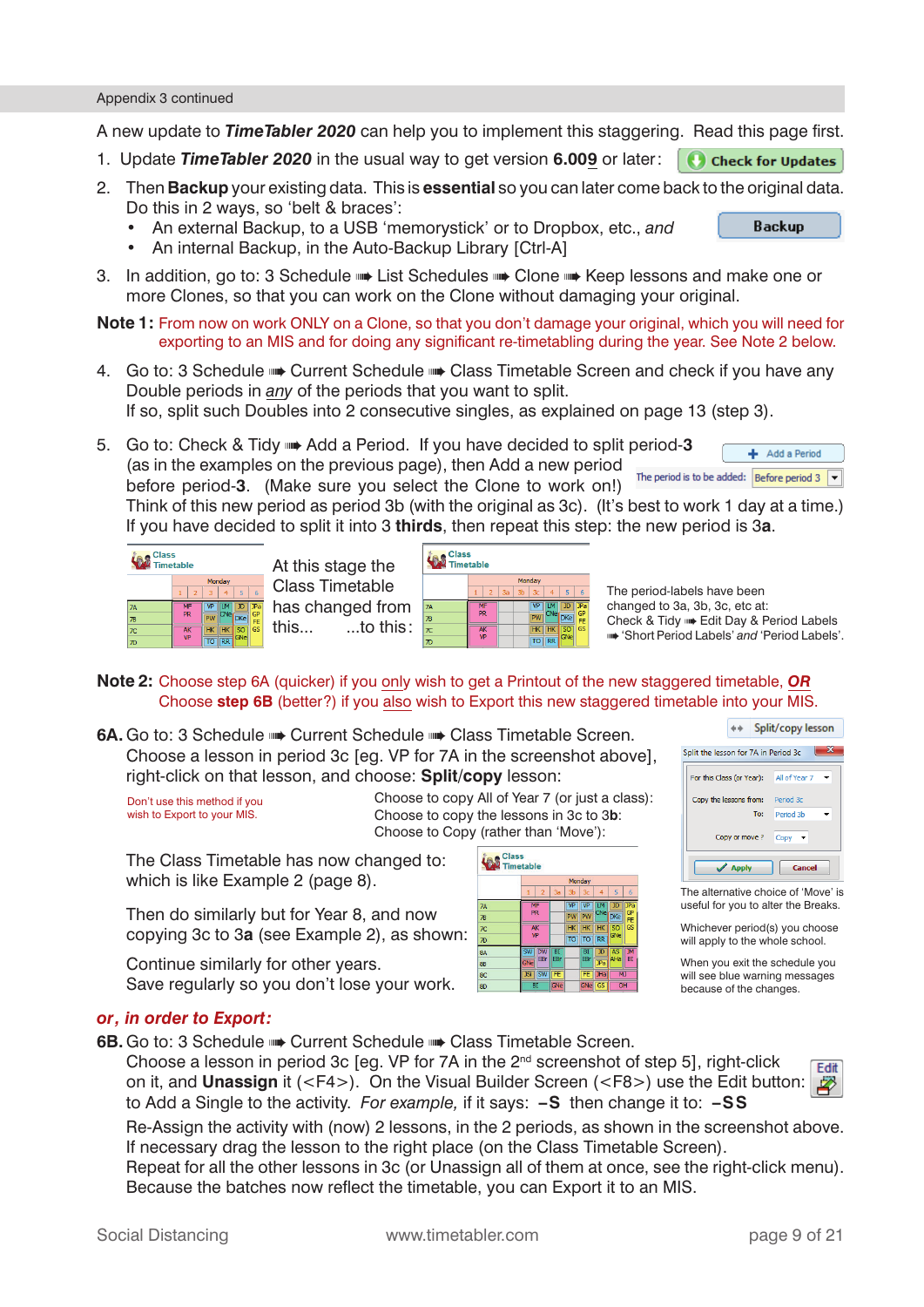## **Appendix 4 :** Staggered Lunches

Perhaps the simplest way to solve the Lunch problem is to ask the canteen to produce 'Grab bags' of food, for the students to eat in their 'last-lesson-room' (providing that is not a specialist room, for example a Lab where Health & Safety considerations would prevent it).

Another way to consider is splitting the Lunch time into 5 sections (in an 11-16 school), using the ideas of Appendix 3 on page 8.

Would a lunch time of 2 hours (120min) work for your school?

If split into 5 fifths, this would give 24 mins per Yeargroup 'bubble' ...giving each of them maybe 20mins to eat and 4mins to wipe clean?

It could look like this (in a 5-teaching-period day):

| periods: | $\overline{2}$ | 3 | 4 | L1   L2   L3   L4   L5             |  | 5 |
|----------|----------------|---|---|------------------------------------|--|---|
| Year 7   |                |   |   |                                    |  |   |
| Year 8   |                |   |   |                                    |  |   |
| Year 9   |                |   |   |                                    |  |   |
| Year 10  |                |   |   |                                    |  |   |
| Year 11  |                |   |   |                                    |  |   |
|          |                |   |   | $\leftarrow$ Lunches $\rightarrow$ |  |   |

Notes:

- 1. Or, if a fifth of the available time is too short, then perhaps one YearGroup (in rotation) could be eating from 'Grab bags' while the other 4 Years eat in the Dining Hall.
- 2. Inevitably this method (of eating in bubbles) makes the school day longer. Is there any solution to that?
- 3. Inevitably it means that while one 'bubble' is eating, the other 4 'bubbles' are not. Do you have enough space outside for them to be kept separate? And if the weather is bad?

 The solution to that might be to make this 'Lunch' period a long Teaching period (the students would be taught for four-fifths of the Lunch-time, 96 minutes in the example above). ie. treat it like Example 4 on page 8.

In this case the diagram above would represent a 6-teaching-period day, like this:

| periods: | $\mathcal{P}$ | 3 | 4 |    | 5  |                |    | 6 |
|----------|---------------|---|---|----|----|----------------|----|---|
| Year 7   |               |   |   |    |    |                |    |   |
| Year 8   |               |   |   | L2 |    |                |    |   |
| Year 9   |               |   |   |    | L3 |                |    |   |
| Year 10  |               |   |   |    |    | L <sub>4</sub> |    |   |
| Year 11  |               |   |   |    |    |                | L5 |   |

 $\leq$  Lunches Lessons  $\geq$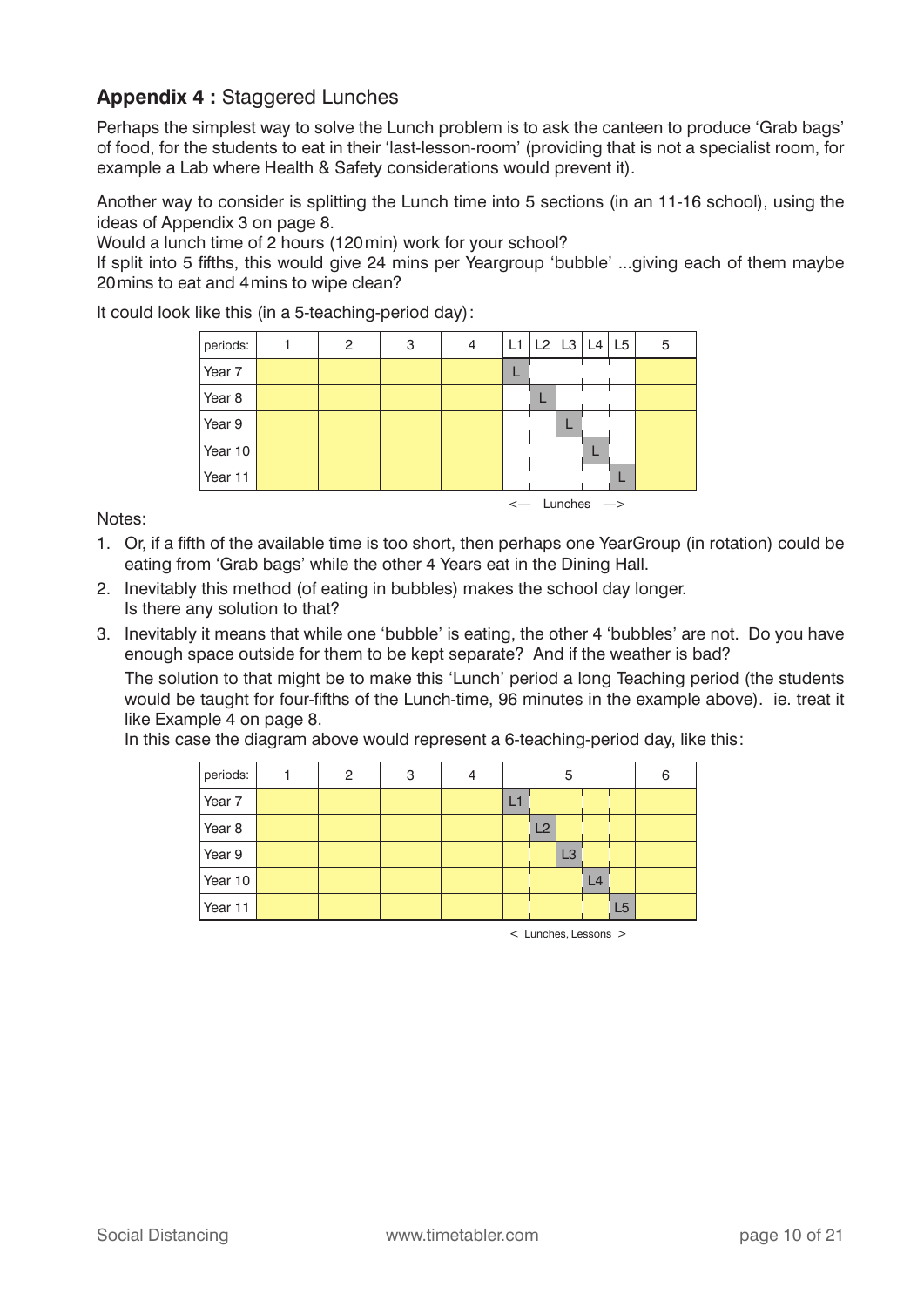# **Appendix 5 : Model A :** Staggered Breaks and Lunches

Combining the staggered Lunches of Appendix 4 with the staggered Breaks of Appendix 3 (Example 4) gives:

| periods: |         | 2                            | 3       | 4                            | 5       |
|----------|---------|------------------------------|---------|------------------------------|---------|
|          | 60 mins | 75 mins                      | 60 mins | 120 mins                     | 60 mins |
|          | lesson  | 60 min lesson + 15 min Break | lesson  | 96 min lesson + 24 min Lunch | lesson  |
| Year 7   |         |                              |         |                              |         |
| Year 8   |         |                              |         |                              |         |
| Year 9   |         |                              |         |                              |         |
| Year 10  |         |                              |         |                              |         |
| Year 11  |         |                              |         |                              |         |

See the notes on the previous page about timings, etc. See also the notes on Model B (next page). See Appendix 3 and Appendix 4 for details about how to timetable it.

You may wish to add staggered Starts/Ends as outlined in the table below, or as in Appendix 8. If the length of the school day is now too long for school-bus-timings etc, could you trim a few minutes off periods 1, 3, 5?

| The next 2 pages show alternative models B and C, and this table summarises the Advantages |  |
|--------------------------------------------------------------------------------------------|--|
| and Disadvantages of each model:                                                           |  |

| <b>Model A</b><br><b>or</b>                                                                                                                                                                                                                                                                                                                                                                                                                                                                                                                                                                                                                                        | <b>Model B</b>                                                                                                                                                                                                                                                     |                                                                                                                            | <b>Model C</b>                                                                                                                                                                                                                                                                                                                                                                                                                                                                                                                                                                                                                                                                                                                                                                                                                                                                                                                                                                                                                                                                   |
|--------------------------------------------------------------------------------------------------------------------------------------------------------------------------------------------------------------------------------------------------------------------------------------------------------------------------------------------------------------------------------------------------------------------------------------------------------------------------------------------------------------------------------------------------------------------------------------------------------------------------------------------------------------------|--------------------------------------------------------------------------------------------------------------------------------------------------------------------------------------------------------------------------------------------------------------------|----------------------------------------------------------------------------------------------------------------------------|----------------------------------------------------------------------------------------------------------------------------------------------------------------------------------------------------------------------------------------------------------------------------------------------------------------------------------------------------------------------------------------------------------------------------------------------------------------------------------------------------------------------------------------------------------------------------------------------------------------------------------------------------------------------------------------------------------------------------------------------------------------------------------------------------------------------------------------------------------------------------------------------------------------------------------------------------------------------------------------------------------------------------------------------------------------------------------|
| Advantages                                                                                                                                                                                                                                                                                                                                                                                                                                                                                                                                                                                                                                                         | <b>Disadvantages</b>                                                                                                                                                                                                                                               | Advantages                                                                                                                 | <b>Disadvantages</b>                                                                                                                                                                                                                                                                                                                                                                                                                                                                                                                                                                                                                                                                                                                                                                                                                                                                                                                                                                                                                                                             |
| 1.<br>Can use same timetable as the<br>normal one, no major changes<br>needed.<br>2.<br>so the lessons may be the same<br>length (and the same weekly<br>rhythm) as normal, so the usual<br>lesson-plans will work as usual.<br>3.<br>and so it will be easy to revert<br>if social distancing is not required<br>later.<br>4.<br>Period-changeover times are all<br>at the same (usual) time, so all<br>teachers get a full Break [though<br>one-way systems and corridor-<br>spacing with staggered release<br>may reduce Breaks slightly]<br>5.<br>Year-bubbles are kept separate at<br>all times of the teaching day, and<br>during Breaks and during Lunches. | 1.<br>Need to add staggered starts/ends<br>by having (eq) variable-length<br>times for breakfast or enrichment<br>or Registration/Form-time<br>and staggered release at the<br>end of the day.<br>2.<br>Model B is only possible if you<br>have 2 or more 'zones'. | $\mathbf{1}$ .<br>Staggered starts/ends built-in.<br>2.<br>All Breaks & Lunches staggered,<br>so corridor traffic lighter. | 1.<br>Whole timetable has to be re-vamped<br>to Doubles (over 2 weeks or 4 weeks).<br>Will your MIS accept this?<br>2.<br>A longer work-day if (eg) staff have Yr7<br>in period-1 and Yr11 in period-5.<br>3.<br>Some staff will get only a 10 min Lunch<br>(if teaching Yr11 then Yr 7).<br>Short Breaks for some also.<br>4.<br>Breaks overlap so a danger that Year-<br>bubbles will mix.<br>5.<br>Lunches overlap, so Year-bubbles may<br>mix, especially if in the same Dining Hall.<br>6.<br>Lesson-length is 120 mins for all<br>subjects even MFL ! Pedagogy?<br>Lesson-plans? Attention-span?<br>7.<br>Part-timers' grouped periods may be<br>destroyed, so that they can no longer<br>come in to teach the new periods?<br>Needs careful checking.<br>8.<br>Might some single-lesson teachers not<br>see their pupils for a month?<br>9.<br>How difficult to revert back to the<br>normal timetabling if social distancing is<br>not needed later.<br>10.<br>Is there a potential problem with your<br>MIS when you try to revert to the<br>original structure, later? |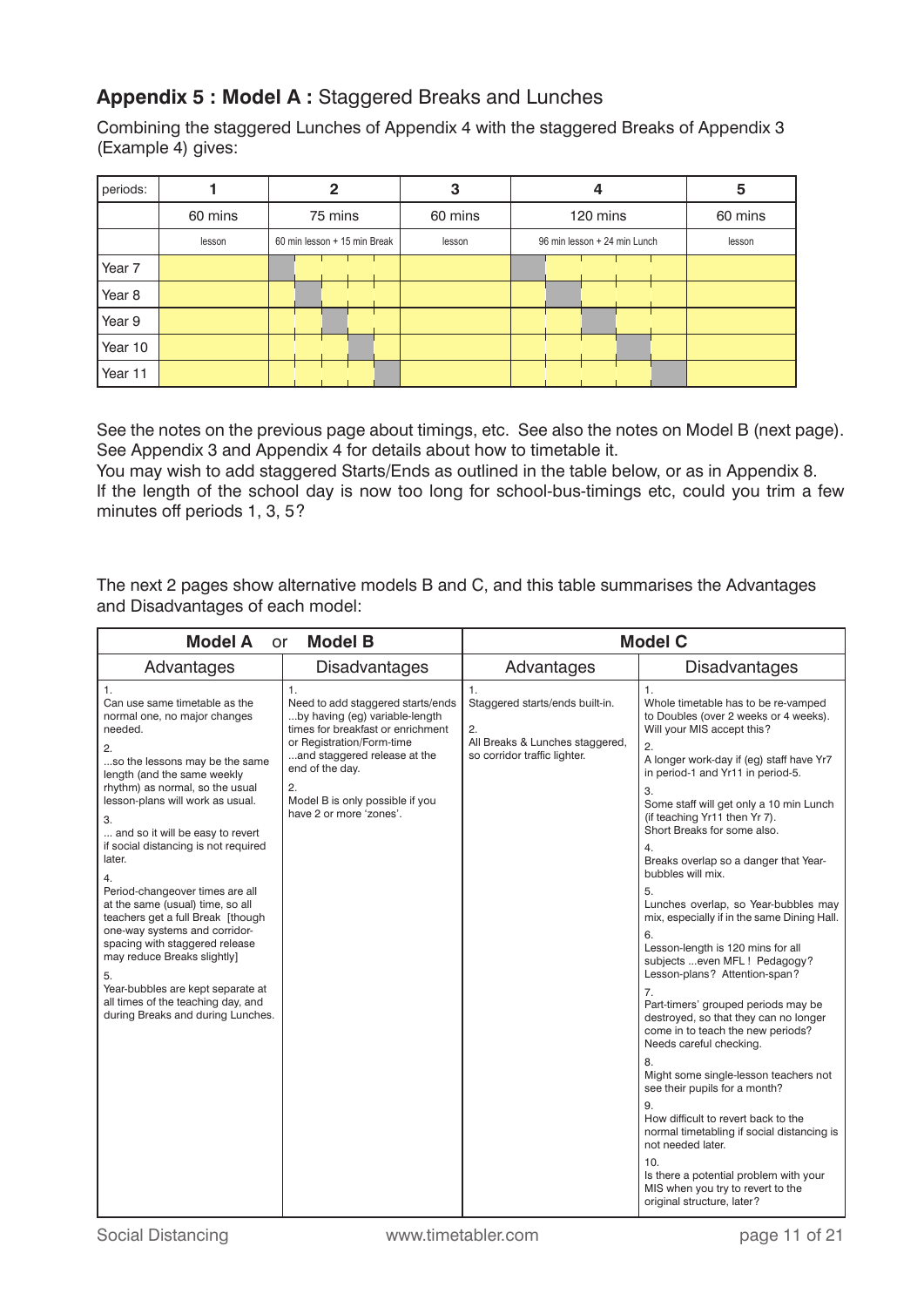### **Appendix 6 : Model B :** Staggered Breaks and Lunches with Zones

Combining the ideas of Appendix 3 and Appendix 4 gives a possible solution of how you may be able to use your 'standard' timetable, yet prevent social mixing of Year-groups.

This example relies on having at least 2 'Zones' that you can use to keep Year-groups separate during Break and Lunch. Do you have such Zones in your school? These might be:

- For Break: 2 separate Halls or social areas. Or 2 separate playgrounds (but if it's a wet day?) Or even 2 separate marked Zones in a large playground, ideally with 2 or more separated exit doors.
- For Lunch: 2 Dining Halls, or one that can be divided into two by a partition.

In the example below we have assumed:

- A standard timetable with five 60-minute lessons each day.
- A Break of 15 minutes during Period-2.
- A Lunch of 30 minutes during Period-4.
- 2 zones (labelled A and B). 3 zones make it easier (and perhaps needed for an 11-18 school).

| periods: |         |                              | $\mathbf{2}$ |             | 3       | 4                            |         |   | 5       |
|----------|---------|------------------------------|--------------|-------------|---------|------------------------------|---------|---|---------|
|          | 60 mins |                              | 75 mins      |             | 60 mins |                              | 90 mins |   | 60 mins |
|          | lesson  | 60 min lesson + 15 min Break |              |             | lesson  | 60 min lesson + 30 min Lunch |         |   | lesson  |
| Year 7   |         | a                            |              |             |         | A                            |         |   |         |
| Year 8   |         | $\mathsf b$                  |              |             |         | B                            |         |   |         |
| Year 9   |         |                              | a            |             |         |                              | A       |   |         |
| Year 10  |         |                              | $\mathsf b$  |             |         |                              | B       |   |         |
| Year 11  |         |                              |              | a           |         |                              |         | A |         |
| Y12/13?  |         |                              |              | $\mathsf b$ |         |                              |         | B |         |

Key:

a, b 2 zones for Breaks. Here there are time-gaps between Breaks, but there are many permutations.

A, B 2 zones for Lunches. Again there are several possible permutations.

You can easily adapt it (or Model A) for a 30-period-cycle, or a 2-week timetable, or a non-rectangular week (short Friday afternoon), etc.

Like Model A, the advantages of this model are:

- It allows you to use the timetable as originally planned for September, with no changes to the curricular structure or the staffing or the lesson-lengths.
- It keeps the period-changeover times aligned, so that teachers can move between lessons as usual. No problems about over-lapping lessons and unsupervised groups.
- The Year-groups are kept separate during the teaching day.

If you also wish to stagger the start and end of each day then that aspect would have to be added, the method depending on the layout of your school, number & location of external doors, etc, but since those contacts will be in the open air, and of short duration, you may feel that it is not necessary to make special provision. Alternatively add a variable-length period with breakfast or an enrichment lesson or Form-time/ Registration period.

If you don't have 2 zones, then see Model A in Appendix 5 on the previous page.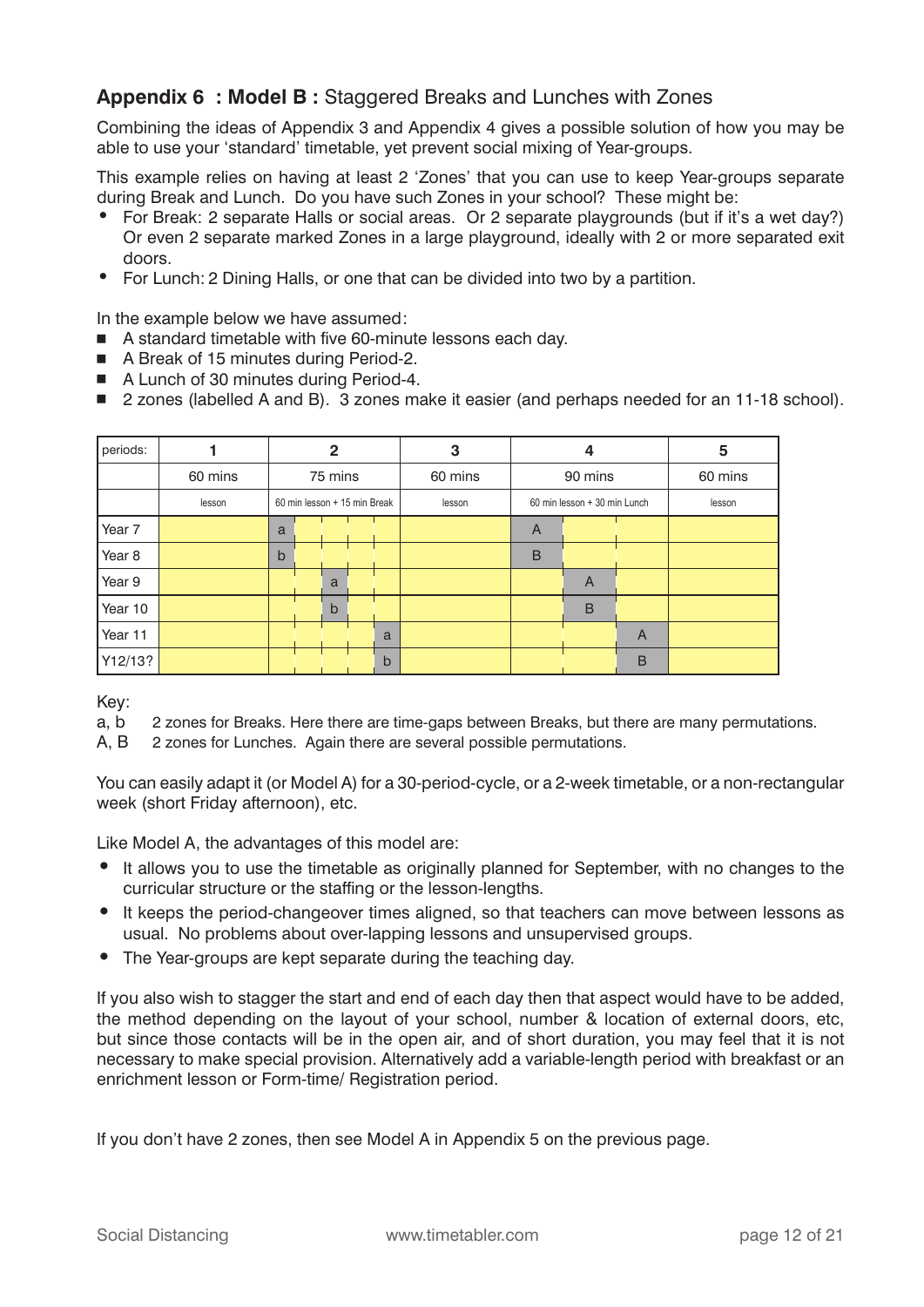# **Appendix 7 : Model C :** Doubling-up Singles to Doubles

A method that some schools considered is described on YouTube at: https://youtu.be/ah-r9mFMG5Q We don't recommend this method, for the reasons given in the Table in Appendix 5, but here is how to do it in *TimeTabler* (v6.009 or later) if you wish to. The alternatives are: a) Convert a 1-week timetable into a 2-week timetable, with all Singles converted to Doubles, etc.

b) Convert a 2-week timetable into a 4-week timetable, with all Singles converted to Doubles, etc.

This example looks at (a), with a 5-period day, but (b) can be done in just the same way.

- 1. **Backup** your existing data. This is **essential** so you can later come back to the original data. Do this in 2 ways, so 'belt & braces': **Backup** 
	- An external Backup, to a USB 'memorystick' or to Dropbox, etc., *and*
	- An internal Backup, in the Auto-Backup Library [Ctrl-A]
- 2. In addition, you can go to: 3 Schedule List Schedules Clone Keep lessons and make one or more Clones, so that you can work on the Clone without damaging your original.
- 3. Go to: 3 Schedule •• Current Schedule •• Class Timetable Screen and check if you have any Double periods. If so, split each Double into 2 consecutive singles, by Fdit (i) Unassign them (press <F4>),
	- (i) on the Visual Builder Screen  $\langle$  <F8>)use the Edit button  $\Box$  to change each 'D' to 'SS
	- (iii) Then re-assign them (either manually drag into position or just press <F2>).
- 4. Go to: 3 Schedule ➠ Make a Global Change to the Schedule ➠ Clone ➠ **Duplicate**. This doubles the cycle *and* copies all of Week-A into a new Week-B. 1) Double the cycle to 10 days, and copy  $\rightarrow$  You can re-name the Days (for example: -A and -B)  $\{$ all years}  $\rightarrow$ at Basic Data ➠ School Structure ➠ School Week.
- 5. Go to: 3 Schedule Current Schedule Class Timetable Screen to view the new situation. For example, for this Year 9, on the Class Timetable Screen:

| <b>Class</b>     |                         |                   | Monday-A                |                   |                         |  |  |  |  |                  |                   | Monday-B         |                  |                         |  |
|------------------|-------------------------|-------------------|-------------------------|-------------------|-------------------------|--|--|--|--|------------------|-------------------|------------------|------------------|-------------------------|--|
| <b>Timetable</b> |                         |                   |                         | 4                 | 5                       |  |  |  |  |                  |                   | 3                | 4                |                         |  |
| <b>9A</b>        | то<br><b>His</b>        | D <sub>Ke</sub>   | <b>JPa</b><br>Geo   Fre | <b>JSi</b><br>Sci | <b>SG</b><br><b>Eng</b> |  |  |  |  | то<br><b>His</b> | DKe               | JPa<br>Geo   Fre | JSi<br>Sai       | SG<br>Eng               |  |
| <b>9B</b>        | <b>RR</b><br><b>His</b> | <b>JSi</b><br>Sci | <b>GM</b><br>Geo        | RC.<br>Sci        | <b>GS</b><br>Fre        |  |  |  |  | <b>RR</b><br>His | <b>JSi</b><br>Sci | <b>GM</b><br>Geo | RC<br>Sai        | <b>GS</b><br><b>Fre</b> |  |
| 9C               | ATa   ATa  <br>Art      | Art               | RC.<br>Sci              | GP<br>Fre         | <b>SW</b><br>l Geo      |  |  |  |  | ATa<br>Art       | ATa  <br>Art      | RC.<br>Sci       | <b>GP</b><br>Fre | <b>SW</b><br>Geo        |  |
| 19D              | GWd GM                  | Mat Geo           | <b>MG</b><br>Sci        | ST.<br>Eng        | <b>GP</b><br><b>Fre</b> |  |  |  |  | <b>GWd</b> GM    | Mat Geo           | <b>MG</b><br>Sci | <b>ST</b><br>Eng | <b>GP</b><br><b>Fre</b> |  |

6. Go to the **Staff** Timetable Screen and select **For Exchange** 

Exchange Monday-**A**-period-**2** with Monday-**B**-period-**1**:

Check the result on the Class Timetable Screen (see below).

 Then repeat with Monday-**A**-period-**4 <–>** Monday-**B**-period-**3**. (And if you had a 6-period day, also swap Mon-A-6 with Mon-B-5)

Repeat carefully for other days. The result in this example is:

| <b>Class</b>     |                         |                           | Monday-A   |                  |                          |  |  |  |  |                   |                        | Monday-B   |                      |                         |
|------------------|-------------------------|---------------------------|------------|------------------|--------------------------|--|--|--|--|-------------------|------------------------|------------|----------------------|-------------------------|
| <b>Timetable</b> |                         |                           |            | 4                | -51                      |  |  |  |  |                   |                        | 3.         | 4                    |                         |
| <b>9A</b>        | то<br><b>His</b>        | то<br><b>His</b>          | JPa<br>Fre | <b>JPa</b>       | -SG<br>Fre Eng           |  |  |  |  | DKe DKe           | Geo   Geo   Sci        | <b>JSi</b> | <b>JSi</b><br>Sci    | -SG<br>Eng              |
| <b>9B</b>        | <b>RR</b><br><b>His</b> | RR.<br><b>His</b>         | <b>GM</b>  | <b>GM</b>        | <b>GS</b><br>Geo Geo Fre |  |  |  |  | <b>JSi</b><br>Sci | <b>JSi</b><br>Sci      | RC.<br>Sai | RC  <br>Sci          | <b>GS</b><br><b>Fre</b> |
| 9C               |                         | ATa ATa<br>Art   Art      | RC.<br>Sai | RC.<br>Sci       | SW<br>Geo                |  |  |  |  | ATa<br>Art        | ATa<br>Art             | GP<br>Fre  | <b>GP</b><br>Fre     | l sw<br>Geo             |
| 9 <sub>D</sub>   |                         | GWd GWd MG<br>Mat Mat Sci |            | <b>MG</b><br>Sci | <b>GP</b><br>Fre         |  |  |  |  | <b>GM</b><br>Geo  | <b>GM</b><br>Geo   Eng | <b>ST</b>  | <b>ST</b><br>Eng Fre | <b>GP</b>               |

**Exchange two time-slots** Start of 1st time-slot: Monday-A:2 Start of 2nd time-slot: Monday-B:1 Periods to exchange: 1 period Years to exchange:

*{All Years}* 

Exchange

 $\omega$ 

X Cancel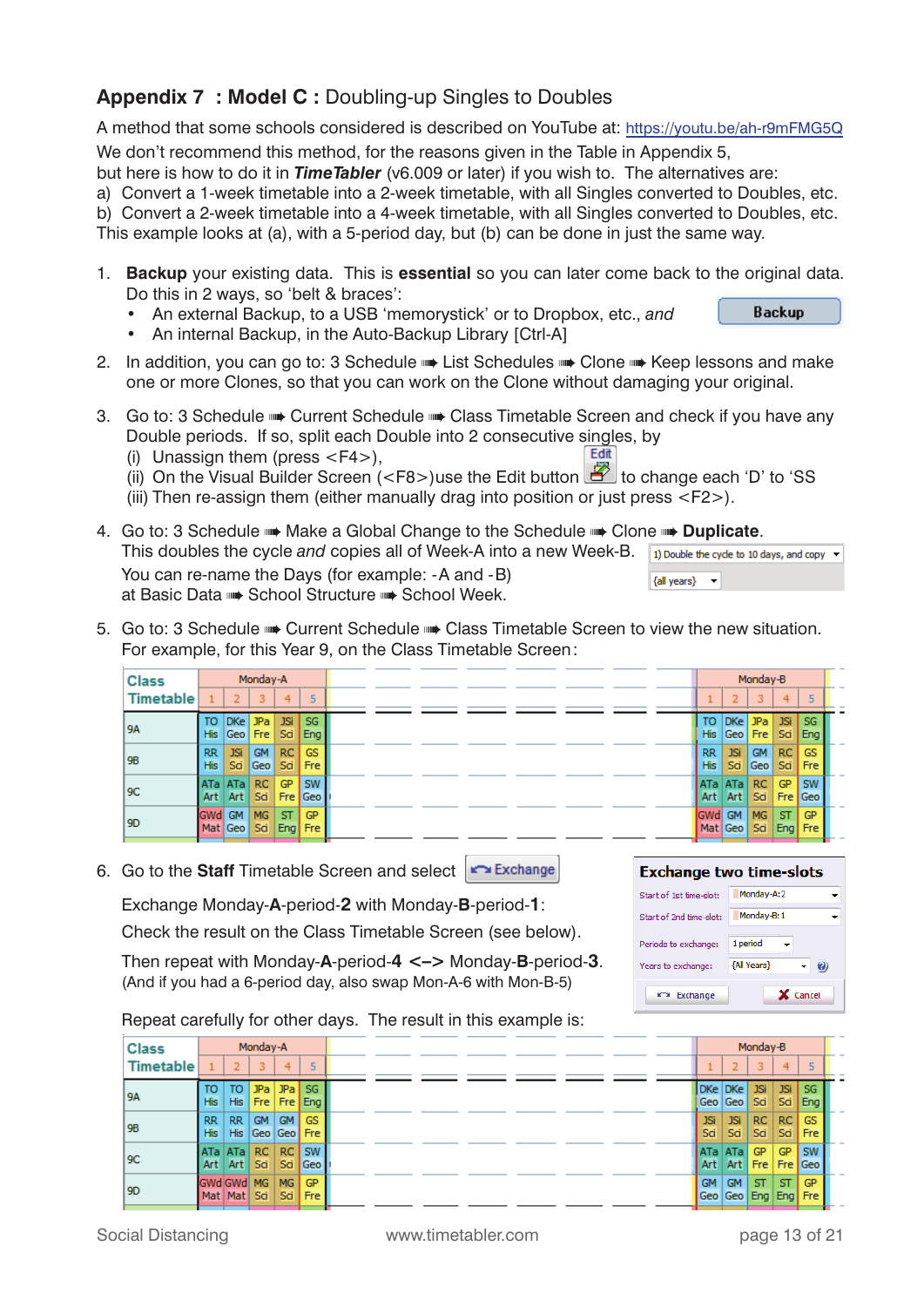# **Appendix 8 : Model D :** Staggered Start & End to the day

Arranging and managing (throughout each day) a staggered start (and end) to each of the Years separately isn't easy in practice. Especially if a staggered start means that each lesson-changeover is also staggered ...because this has the consequent problem of class supervision.

*For example,* if the teacher due to teach (say) Year 7 is still teaching (say) Year 8 because of the staggered times. Most teachers are late to some lessons sometimes, but running a designed system which cannot avoid a lack of supervision, even in specialist labs, is more serious. Do you have enough Teaching Assistants to supervise groups during the staggered changeover times?

An alternative is to stagger the start times only of Key Stage 3 and Key Stage 4. This can be done by adjusting an existing timetable.

*For example,* suppose the timetable is as shown here, with a 5-period day:

Then the steps in *TimeTabler* are:

- 1. Update *TimeTabler 2020* in the usual way to get version 6.008 or later.
- **Backup** 2. **Backup** your existing data.

 This is **essential** so you can later come back to the original data. Do this in 2 ways, so 'belt & braces':

- An external Backup, to a USB 'memorystick' or to Dropbox, etc., *and*
- An internal Backup, in the Auto-Backup Library [Ctrl-A]

In addition, go to: 3 Schedule •• List Schedules •• Clone •• Keep lessons, and make one or more Clones,

so that you can work on a Clone without damaging your original.

- $3 \left($  Check & Tidy  $\left| \mathbf{m} \right|$  + Add a Period  $\left| \mathbf{m} \right|$  at the end of the day Add an extra period, period 6 in this example.
- 4. For Year 10 and for Year 11 (in this example), Exchange *Either:* On the **Staff** Timetable Screen select : then:  $Years$  to exchange:  $Year 11 \rightarrow \text{Repeat}$  for Year 10.

*Or:* On the **Class** Timetable Screen drag lessons from period-1 to the new period-6. On the FIT Screen, click to assign each one.

The result after moving the lessons would be as shown here: KS4 starts later & ends later; KS3 starts & ends at the usual time.

Notes:

- 1. It is probably best to put the KS4 lessons **later** in the day, as here, (from period-1 to period-6). This is because of the well-known 'circadian rhythm' of older teenagers, meaning that they don't function as well in the morning.
- 2. It means that some staff will start their day later on some days. They may prefer this if it allows them to take their children to school? Does it affect Form-Tutors and Registration?
- 3 No-one is teaching more hours than before. (They cannot be teaching both pd-1 and pd-6 of the new timetable, because they could not have been teaching both KS3 and KS4 at the same time in the original timetable.)
- 4. If originally you had Maths at the start of the day, now (for KS4) it is last.
- 5. If any of the lessons in period-1 for KS4 are Double periods, then you will have to split them in 2 Singles first, as explained on page 13 (step 3).
- 6. What does late start and late end for KS4 students mean for their travel on the buses, etc?



| <b>Class</b>    | <b>Timetable</b>       |                        |                              |                      |                        |                        |
|-----------------|------------------------|------------------------|------------------------------|----------------------|------------------------|------------------------|
|                 |                        |                        |                              | Monday               |                        |                        |
|                 | 1                      | 2                      | 3                            | 4                    | 5                      | 6                      |
| 11A             |                        | <b>DW</b>              | <b>GM</b>                    | <b>LM</b>            | $\overline{\text{RR}}$ | JHa                    |
| 11B             |                        | <b>MF</b>              | EBr                          | JPa                  | <b>JC</b>              | <b>JM</b><br>FHi       |
| 11C             |                        | <b>RR</b><br><b>GM</b> | <b>MJ</b><br>JD              | FE<br>M <sub>J</sub> | FHi<br>DA              | <b>JV</b><br><b>VH</b> |
| 11D             |                        |                        |                              |                      |                        |                        |
| 10A             |                        | <b>AS</b><br><b>SM</b> | <b>JR</b><br>CNe             | DA<br>GS             | LM<br>GS               | <b>HK</b><br><b>MM</b> |
| 10 <sub>B</sub> |                        |                        | WT                           |                      |                        |                        |
| 10C             |                        | DA<br>DS               | DA<br>ST                     | MG<br><b>AB</b>      | AS<br><b>SM</b>        | LМ<br><b>MJ</b>        |
| 10 <sub>D</sub> |                        |                        |                              |                      |                        |                        |
| <b>9A</b>       | $\overline{\text{SG}}$ | <b>JSi</b>             | TO                           | <b>DKe</b>           | JPa                    |                        |
| <b>9B</b>       | ST                     | LM                     |                              | <b>RC</b>            | <b>GM</b>              |                        |
| 9C              | <b>GP</b>              | <b>RH</b>              | <b>SW</b>                    | TO                   | SG                     |                        |
| <b>9D</b>       | <b>GM</b>              | ST                     | GWd                          | $\overline{RR}$      | GP                     |                        |
| <b>8A</b>       | <b>DKe</b>             | B)                     | $\overline{\text{GS}}$       | GWd                  | JD                     |                        |
| <b>8B</b>       | <b>RR</b>              | MG                     | JPa                          | GNe                  | <b>MG</b>              |                        |
| 8C              | <b>DW</b>              | MJ                     | FE                           | <b>SW</b>            | <b>JHa</b>             |                        |
| 8D              | ABe                    | $\overline{\text{GS}}$ | GNe                          | GP                   | <b>SA</b>              |                        |
| <b>7A</b>       | AHa<br><b>JWi</b>      | JHa<br><b>VH</b>       | A <sub>Jo</sub><br><b>DS</b> | ABe<br>SO            | <b>DW</b><br><b>VP</b> |                        |
| <b>7B</b>       |                        | <b>JWi</b>             |                              |                      |                        |                        |
| 7 <sup>C</sup>  | SO<br>GNe              | CNe<br><b>MA</b>       | B)<br><b>MU</b>              | $\overline{RH}$      | SO<br>MJ               |                        |
| $\overline{D}$  |                        |                        |                              | <b>SA</b>            |                        |                        |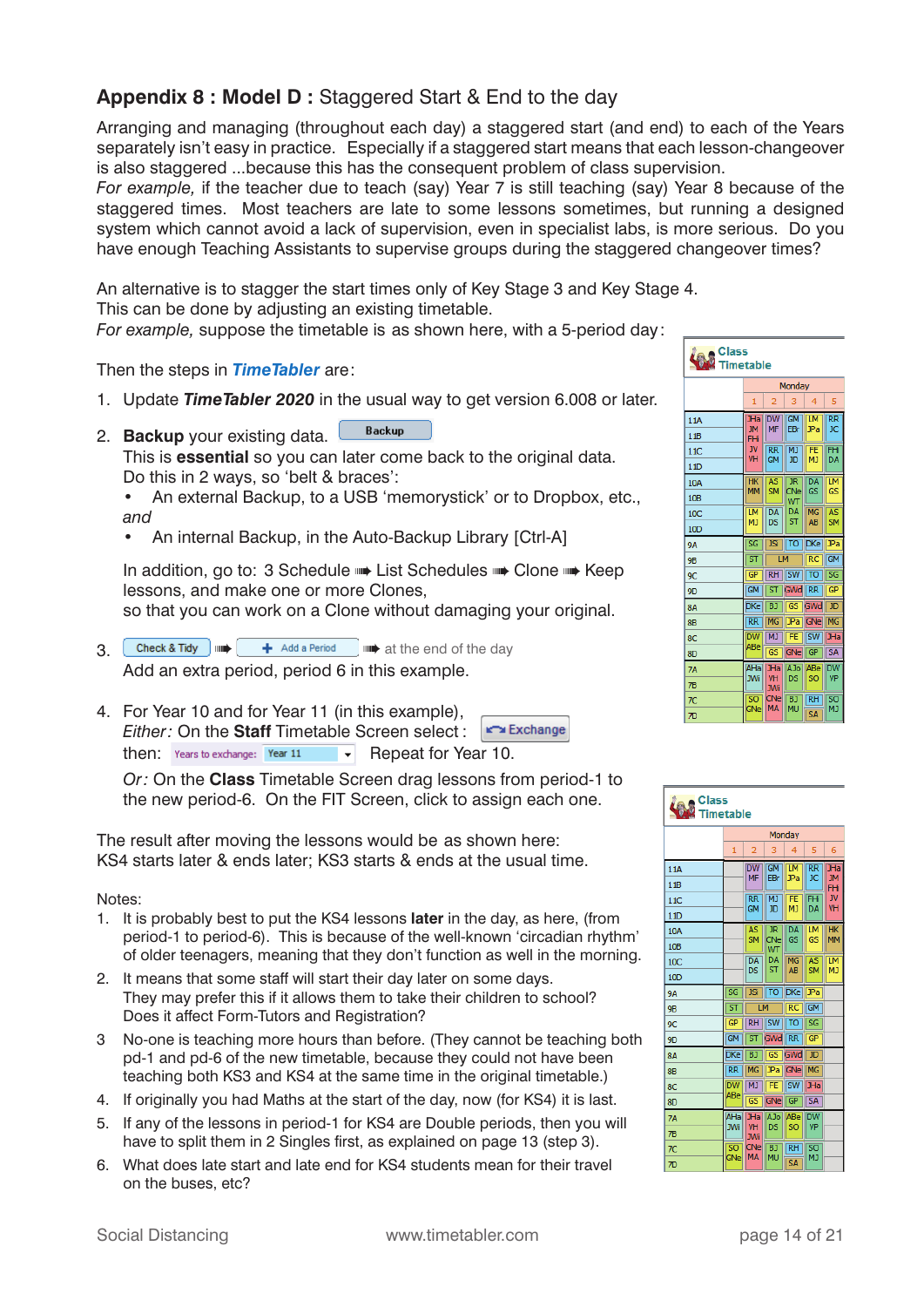### **Appendix 9 :** Re-rooming into zones

If the layout of your school allows you to have a Year-7-zone, a Year-8-zone, a Year-9-zone, etc then you may wish to re-room an existing timetable for September in such a way that Year 7 is only in rooms in the Year-7-zone, Year 8 is only in rooms in the Year-8-zone, etc. You can add this to any of the previous models.

To do this in *TimeTabler*:

- 1. **Backup** your existing data. **This is essential** so you can later come back to the original data. Do this in 2 ways, so 'belt & braces':
	- An external Backup, to a USB 'memorystick' or to Dropbox, etc., *and*
	- An internal Backup, in the Auto-Backup Library [Ctrl-A]

 In addition, go to: 3 Schedule ➠ List Schedules ➠ Clone ➠ Keep lessons, and make one or more Clones, so that you can work on a Clone without damaging your original.

2. Go to: Basic Data ➠ School Structure ➠ Years & Sites:

 Put each Year on a separate 'Site'. *For example,* like this: (The 'Site' doesn't have to bear any relation to a physical site.)

Then Save it.

3. Go to: Basic Data ➠ Rooms, and allocate groups of rooms to each site.

 *For example,* here, Rooms 8, 9, 10 are on Site 1 (and so will be allocated to Year 7 in this example) while Rooms 11, 12, etc are on Site 2 (and will be allocated to Year 8 in this example).

4. Go to: Check & Tidy ➠ Room Sweep Screen.

Choose item 2, 2 Clear existing Rooming

**Run All** Then choose 'Run All'

If you find some Rooms have not been fully allocated, go to Basic Data • Rooms • Preferred Rooms for each subject, and use your mouse to give the Rooms the correct un/availability.\* Then repeat Step 4.

Room Timetable Screen 5. Go to: Check & Tidy • Room Timetable Screen, and use drag-'n'-drop to do any fine-tuning. $*$ 

 You may be able to allocate the same room to consecutive lessons, or otherwise improve the corridor traffic.

You can view the result.\*

- on that Room Timetable Screen, and
- at Schedule ➠ Class Timetable Screen, with 'Style' set to show Rooms, and
- at Print ➠ 'master' Class Timetable, etc.

|  |    | <b>Years &amp; Sites</b> |                |  |
|--|----|--------------------------|----------------|--|
|  |    | Years in your School     |                |  |
|  |    | Year Description         | Site           |  |
|  | 7  | Year <sub>7</sub>        | 1              |  |
|  | -8 | Year <sub>8</sub>        | $\overline{2}$ |  |
|  | 9  | Year <sub>9</sub>        | 3              |  |
|  | 10 | Year10                   | 4              |  |
|  | 11 | Year 11                  | 5              |  |
|  |    |                          |                |  |

| <b>Rooms</b>    |      |
|-----------------|------|
| Name            | Site |
| Rm8             |      |
| Rm <sub>9</sub> | 1    |
| Rm10            | 1    |
| <b>Rm 11</b>    | 2    |
| <b>Rm 12</b>    | 2    |

<sup>\*</sup> If you have any unwanted rooms, and they are not allocated to a site, the program will treat them as being on Site 1. If you don't want to delete such rooms, put them on an unused site, eg. Site 9.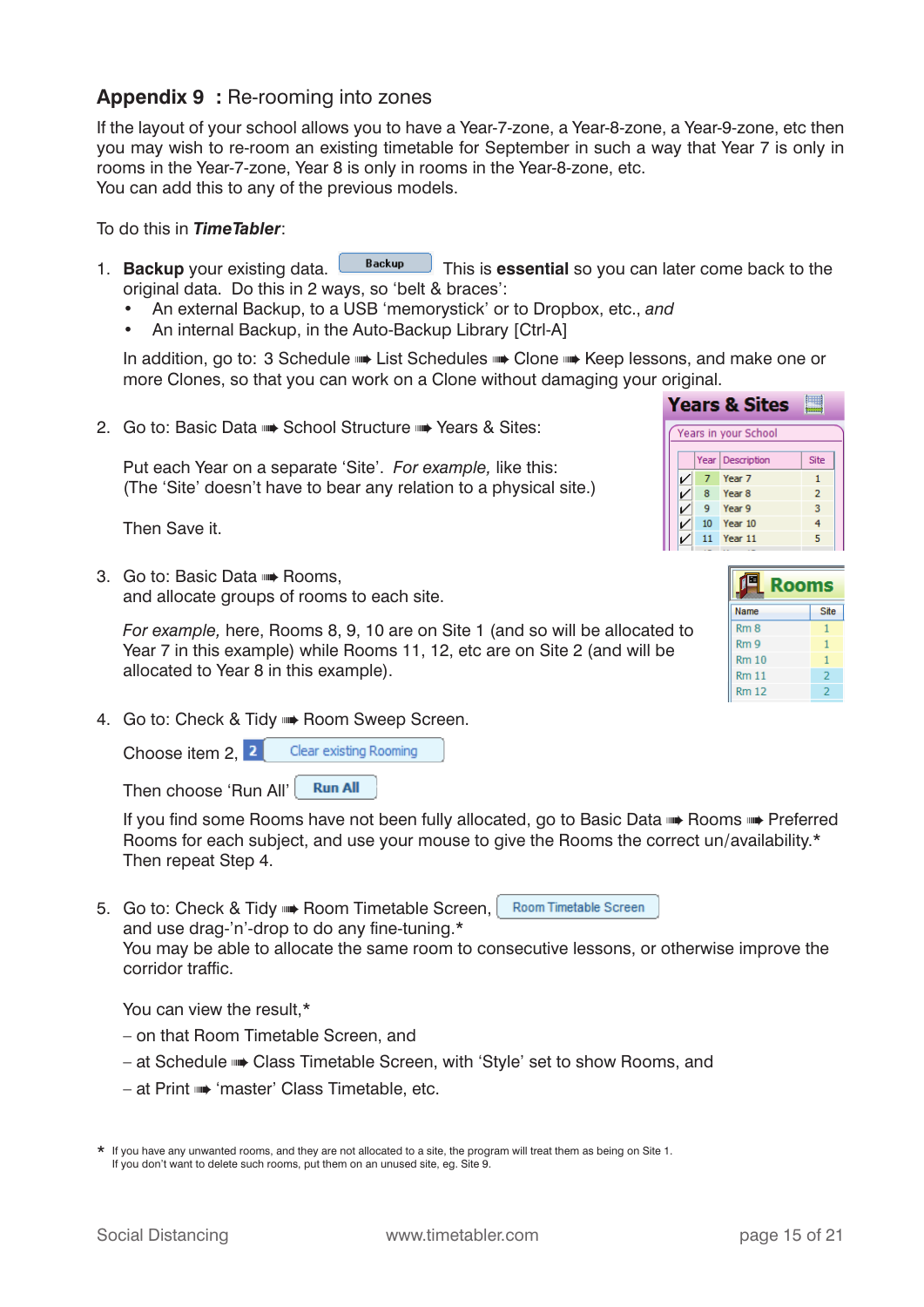# **Appendix 10 :** Giving Year 10 (and 12) some face-to-face contact

The DfE in England has recommended that Year 10 (and 12) students be given "some face-to-face contact" with their teachers during June/July 2020. This appendix outlines a possible scenario.

You could timetable (as described below) one session each day for each Year 10 (or 12) student. *For example,* 90 minutes in school each day.

(The actual length of time can depend on local circumstances. *For example*, what is the typical travel time for students ...can they walk/cycle to school without using public transport? Is 90 minutes too long or too short for a lesson?)

In this scenario:

- 1. The Year 10 students are divided into populations where every group has a maximum of (say) 15 students. See page 3 (section 1) for why this is not a straightforward task. See Appendix **12** for how to do this easily in our *Options* software. In this example we'll assume 2 populations is enough, and we'll call them **X** and **Y**.
- 2. On **Monday**, a session (called Period-1) is timetabled for the **X** students (only) in Option Block **A**. If there are (say) 5 subjects in Option Block/Column A, then you would **Block A** timetable 5 staff in 5 rooms (for those 5 subjects). Art  $17$

At the end of that session, those **X** students would go home.

- You might have external doors labelled 'exit-only' or 'entrance-only'.
- You can stagger the end of this 'Period-1' session so that not all of population **X** are leaving at the same time.
- 3. The next session (called Period-2) is scheduled for the **Y** students in the same option block **A**. ie. the (same) teachers teach the (same) lesson a second time.
	- Period 2 does not need to start immediately after Period-1. A break will allow population X to clear out of the school grounds (and the staff can have a break).
	- You will need to decide if they use the same rooms as population X and if so, does the room need prompt disinfecting - or does the teacher move to a different room for the
- 4. On **Tuesday** a similar pattern is followed, but this time for Option Block **B**.

Similarly for other Option blocks; and for Maths and English blocks.

To schedule this in **TimeTabler**, see the steps on page 6, modified as follows:

At step 2 : the School Structure for this model could be:

- A 5-day week (for example, if you have 3 option blocks + Maths + English)
- A 2-period day (if you have an **X** session and a **Y** session each day).

At step 3 : There is more than one way to do this, but the quickest way is probably:

- Set up a parallel set of classes in Year 10 (for the **Y** population). eg. if the real Year 10 has classes 10A, 10B, 10C, 10ABC (with a Printing Name of **X**) set up a parallel set of classes, eg. 10P, 10Q, 10R, 10PQR (with a Printing Name of **Y**).
- start with the original Year 10 batch, and Clone it, keeping the staff [see HelpMovie 26].
- in the Clone, on the Curriculum Diagram Screen, double-click on each activity, and cut it down to be just one period for each option block, etc. ie. set up the new curriculum for **X**. Add the same for Y (using 10PQR etc). Add the correct staff for each activity for **Y**.

At step 6 : it is probably easiest to work interactively, and simply drag-and-drop each activity to either Period-1 (for **X** activities) or Period-2 (for **Y** activities).

Edit Day & Period Labels Finally at Check & Tidy •• Edit Period Labels, enter the correct start & end times for each session.

|           | าis Period-2?  |
|-----------|----------------|
|           | <b>Block B</b> |
| Dr        | 13             |
| Fo        | 20             |
| Hi        | 21             |
| <b>Sp</b> | 15             |

22

21

14

16

Fr

Go Mu

Te

Social Distancing www.timetabler.com page 16 of 21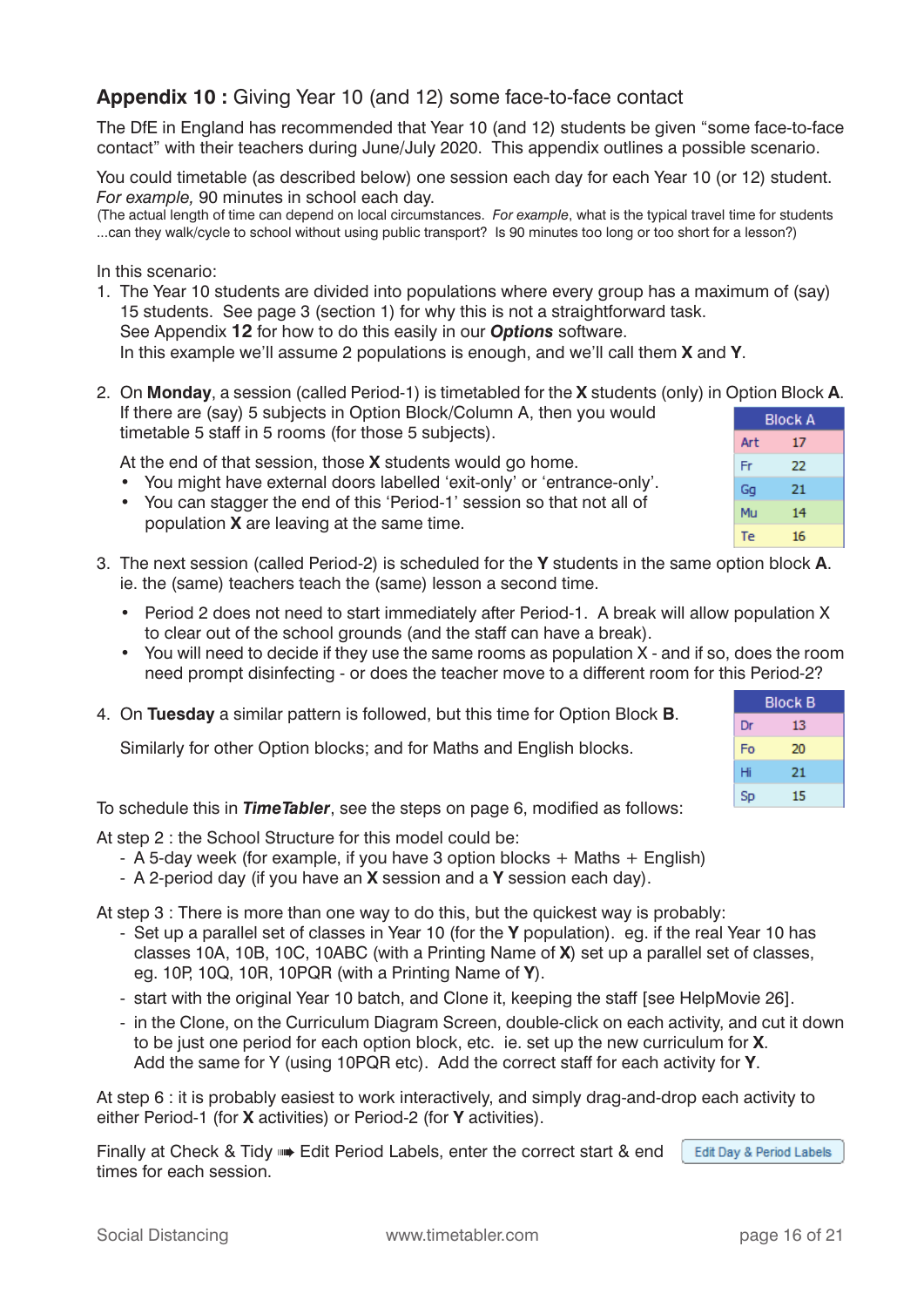# **Appendix 11 :** Splitting a Teaching Group into 2 adjacent rooms

It may be that you have some spare rooms (*for example,* if only some of your students are on site, or if you have purchased extra space, marquees, etc)

If so, then you may wish to split a normal Teaching Group into 2 (or more) parts, with the Main Teacher giving a lead-lesson to each sub-group in turn, while an Assistant Teacher supervises the other group(s) doing follow-up work.

To do this in *TimeTabler* see the following example:

- 1. At Activities **\*\*** Activity Batches, select the Batch you want.
- 2. Within that Batch select the activity they you want to split, for example: Double-click on it to open the Wizard.
- 3. Click on the  $\Box$  **Advanced** button to see the advanced details:

| <b>Groups</b> | <b>Lessons</b>                            |       |            |        |     |        |                                                                              |
|---------------|-------------------------------------------|-------|------------|--------|-----|--------|------------------------------------------------------------------------------|
|               | <b>Teaching Groups for this Activity:</b> |       |            |        |     |        | Hover over any heading below to see what it means                            |
| Group Subject |                                           | Set - |            |        |     |        | Teacher   Room (0)   Assist-1 (0)   Assist-2   Teaching Group Name (TGN) (0) |
|               | Hist*                                     |       | <b>DKe</b> | {auto} | AFr | (none) | $\{$ auto $\}$                                                               |
|               |                                           |       |            |        |     |        |                                                                              |

Hist DKe+AFr 2 Add an Assistant Teacher (AFr in this example). When you confirm and return to the Curriculum Diagram, it now shows:  $\frac{55}{55}$ 

- 4. Schedule this activity in the usual way.
- 5. Initially both teachers will be put in the same room. So when you double-click on the lesson (on the Class Timetable Screen), to get the Edit Details Screen you will see them both with the same room:

 Just edit one of them to be in another room. *For example,* as shown here, with one group in Room 30 and the other next door in Room 31:

 Alternatively you can do this on the Room Timetable Screen.

6. On the Class Printouts, for distributing to the students, both the Teachers and both the Rooms are shown:



Hist DKe<sub>2</sub>

SS

|          | <b>Edit Lesson Details</b> |             |     |                      |                   |                        |          |
|----------|----------------------------|-------------|-----|----------------------|-------------------|------------------------|----------|
| <b>D</b> |                            |             |     | <b>Lesson for 8A</b> |                   |                        |          |
|          | Group Teacher              | Subject     | Set | Room                 | - Lesson Details: |                        |          |
| 1        | <b>DKe</b>                 | <b>Hist</b> |     | 30                   |                   |                        |          |
| ٠        | AFr                        | <b>Hist</b> |     | 31                   |                   | Teacher: * AFr A.FROST |          |
|          |                            |             |     |                      | Role:             | Assistant / As: v      | ∯Up      |
|          |                            |             |     |                      | Subject:          | <b>Hist</b><br>۰       | ∜ Dn     |
|          |                            |             |     |                      | Set:              | ${none}$               | Swap     |
|          |                            |             |     |                      | Room:             | *31                    | Auto-Set |

### Timetable for 8A



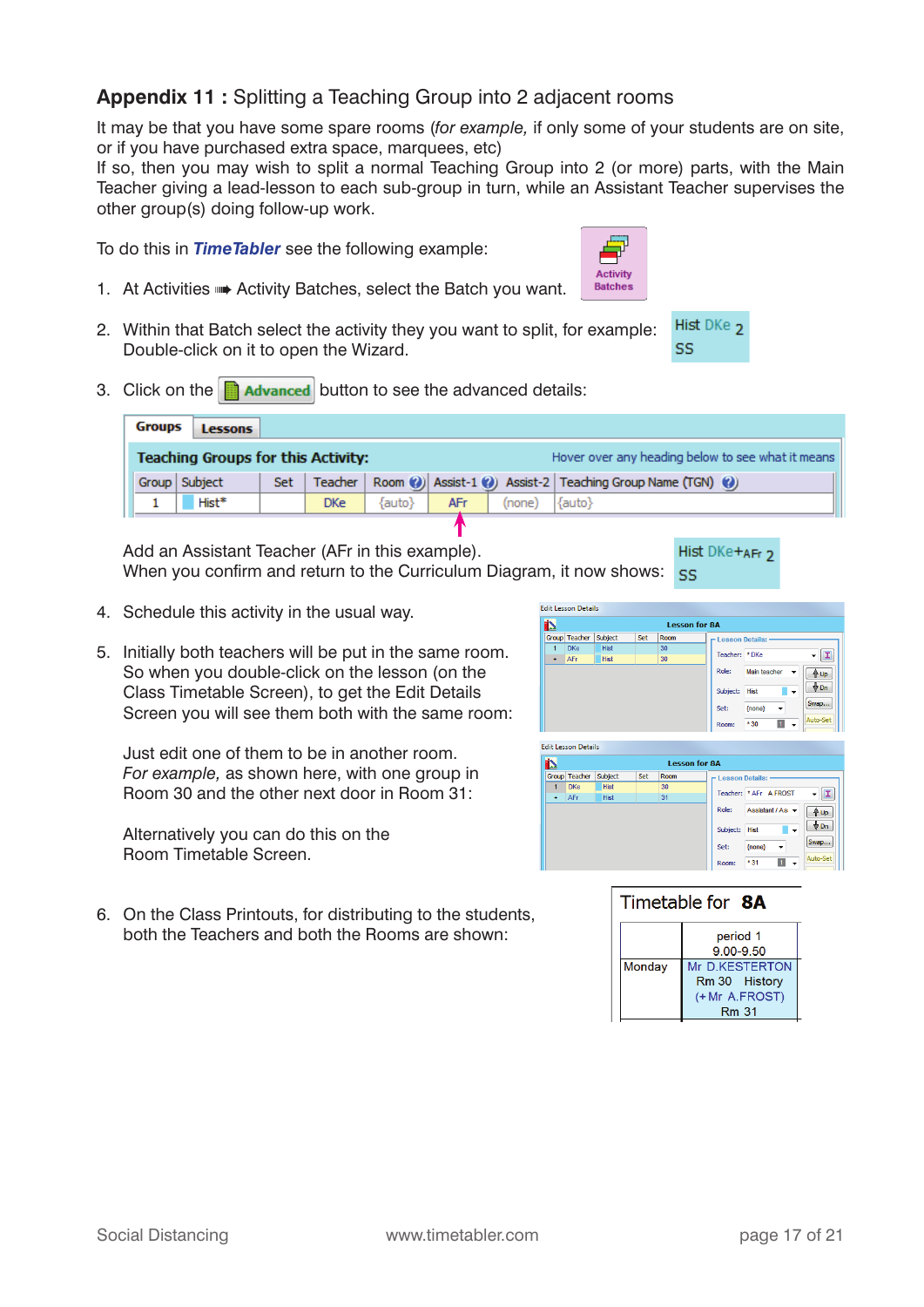### **Appendix 12 :** Using *Options* to split your groups into **2** or **3** or **4** populations

If you have our *Options* software then you already have the data for Year/Grade 10 (or S456) installed. A new update of **Options 2020** helps you to find the best way to split a cohort into 2, 3, 4 populations.

| Pattern Library<br>2. Clone the latest/current pattern, so that you can retain the original data (of un-split<br>groups) and so that you can experiment if necessary.<br>Design a<br>Do this at: Design a Pattern $\Rightarrow$ Create a Clone:<br><b>Pattern</b><br>(We suggest you make more than one Clone.)<br>3. Highlight the Clone you wish to work on and then go to the Current Pattern Screen.<br>At the bottom right select: $\equiv$ More $\sim$<br>÷<br>Split all large Groups<br>$\begin{tabular}{c} \bf 1111 \end{tabular}$<br><b>Current</b><br>You are given several choices:<br><b>Pattern</b><br>х<br>Split all large Groups<br>Split each of the Groups into 2 or more smaller Groups.<br><b>Groups to Split:</b><br>{All Blocks}<br>Groups in:<br>{Any number of students}<br>With more than:<br>By choosing appropriately<br>Split them by surname:<br>from the 6 drop-down lists,<br>you can split up your option<br>Into Halves (or by degrees):<br>in half alphabetically<br>$\mathbf{O}$<br>groups in whatever ways<br><b>Into Thirds:</b><br>Split population into 3 cohorts<br>$\odot$<br>you wish.<br>Into Quarters:<br>Split population into 4 cohorts<br>$\bm{Q}$<br>This is explained in more<br>detail below and on the<br>Or: Split them by class:<br>Split population by class/form v<br>$\mathbf{O}$<br>next page.<br>Click Apply to split groups<br>Please note: this will change your current pattern, so you should Create a Clone<br>of your current pattern first (in the Pattern Library), and then do this splitting on the<br>Clone. This allows you to return to your original pattern if/when you want to.<br><b>Apply</b><br><b>Close / Cancel</b> | 1. Update Options 2020 in the usual way to get the latest update:<br>This is version 4,008 or later. | <b>Check for Updates</b> |
|---------------------------------------------------------------------------------------------------------------------------------------------------------------------------------------------------------------------------------------------------------------------------------------------------------------------------------------------------------------------------------------------------------------------------------------------------------------------------------------------------------------------------------------------------------------------------------------------------------------------------------------------------------------------------------------------------------------------------------------------------------------------------------------------------------------------------------------------------------------------------------------------------------------------------------------------------------------------------------------------------------------------------------------------------------------------------------------------------------------------------------------------------------------------------------------------------------------------------------------------------------------------------------------------------------------------------------------------------------------------------------------------------------------------------------------------------------------------------------------------------------------------------------------------------------------------------------------------------------------------------------------------------------------------------------------------------|------------------------------------------------------------------------------------------------------|--------------------------|
|                                                                                                                                                                                                                                                                                                                                                                                                                                                                                                                                                                                                                                                                                                                                                                                                                                                                                                                                                                                                                                                                                                                                                                                                                                                                                                                                                                                                                                                                                                                                                                                                                                                                                                   |                                                                                                      |                          |
|                                                                                                                                                                                                                                                                                                                                                                                                                                                                                                                                                                                                                                                                                                                                                                                                                                                                                                                                                                                                                                                                                                                                                                                                                                                                                                                                                                                                                                                                                                                                                                                                                                                                                                   |                                                                                                      |                          |
|                                                                                                                                                                                                                                                                                                                                                                                                                                                                                                                                                                                                                                                                                                                                                                                                                                                                                                                                                                                                                                                                                                                                                                                                                                                                                                                                                                                                                                                                                                                                                                                                                                                                                                   |                                                                                                      |                          |

### **{All Blocks}**

The choice will normally be {All Blocks}, but you can also choose to do individual Blocks/Columns one at a time.

#### {Any number of students}  $\rightarrow$

 $\blacktriangledown$ 

This lets you decide in what way or at what size the groups should be split: See the next page for more details of how to use this.

### $\sqrt{$  Apply

When you have chosen the way to split the groups (see the next page), click Apply and the new groups are shown, with the new group-sizes. There is a maximum of 80 groups per Block/Column.

Note that *Options* can only consider the data in it, so if Maths & English are not included you will have to deal with them manually.

| {All Blocks}        |  |
|---------------------|--|
| <b>Block A only</b> |  |
| <b>Block B only</b> |  |
| <b>Block C only</b> |  |
| <b>Block D only</b> |  |
|                     |  |

| {Any number of students} |  |
|--------------------------|--|
| 5 students               |  |
| 6 students               |  |
| 7 students               |  |
| 8 students               |  |
| 9 students               |  |
| 10 students              |  |
| 11 students              |  |
| 12 students              |  |
| 13 students              |  |
| 14 students              |  |
| 15 students              |  |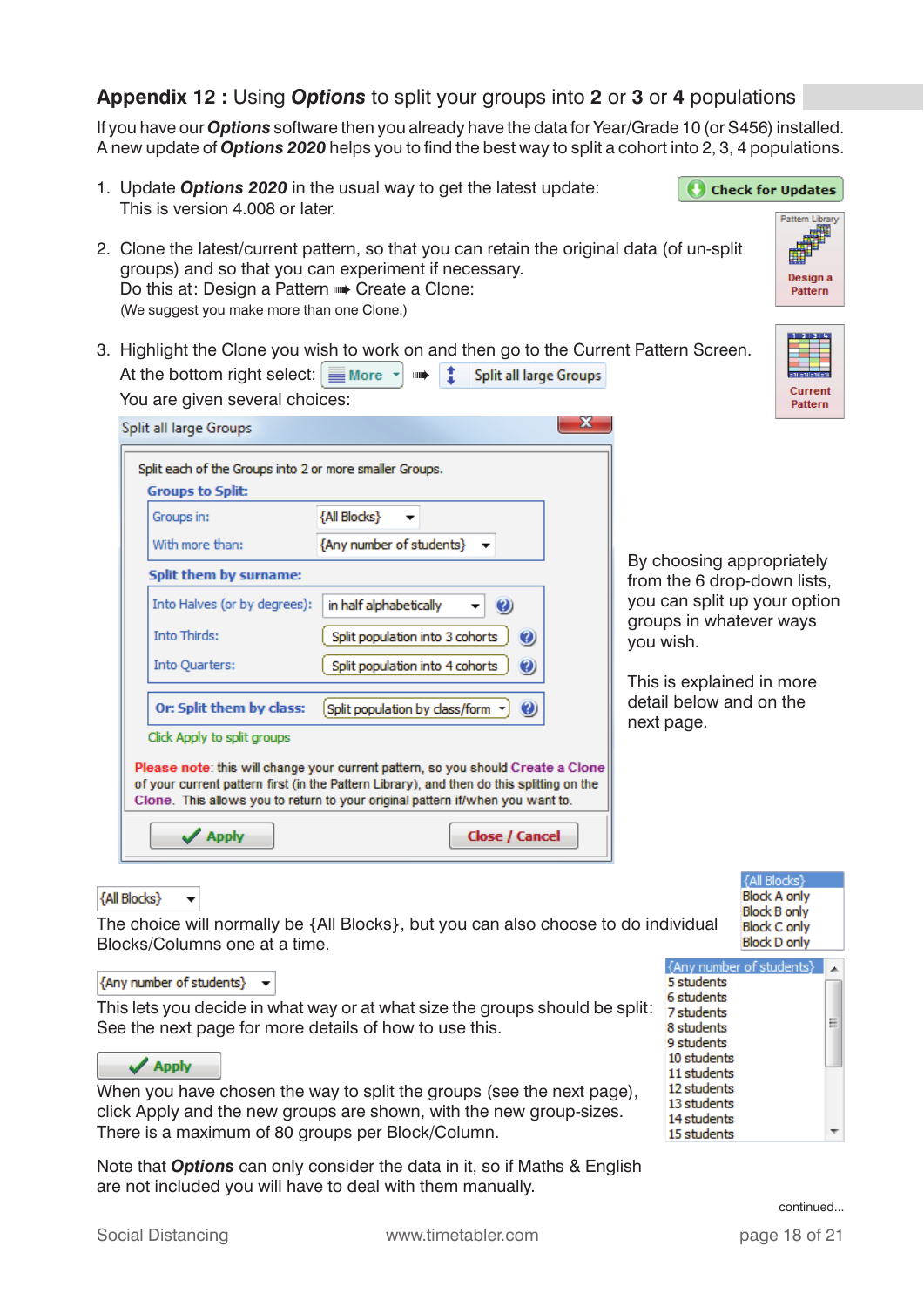What you choose depends on the Social Distancing Model you have decided upon (see page 3). If you want to try different methods, either use different Clones, or when leaving the Current Pattern Screen just say 'No, do not Save'.

#### *Example 1*

If you have decided to have all Year 10 (+Year 12) in school and no one else, then you would probably choose: • 15 students or whatever maximum group-size you wanted, and

in half alphabetically (this looks for the best alphabetical split).

This will split groups of more than 15 but it would leave intact any groups of 15 or fewer (eg. a small music group, so it wouldn't be split unnecessarily).

### *Example 2*

If you have decided to have 2 populations (X and Y) in school in alternate weeks (or days) then you would probably choose: • {Any number of students} and

• A-L and M-Z (93:87)

This will split every group (including even a small Music group) consistently by their surname. If the result is not yet close enough to what you want, then start with a different Clone and use a different split of surnames, for example: A-K and L-Z (86:94)

Then you may be able to use the Shuffle button to fine-tune the groups, if you wish, but you need to ensure that, in this model, any given student has to be *either* in the 'X' population for every subject, *or* in the 'Y' population for every subject.

### *Example 3*

If you want to divide all Year 10 (or Year 12) into 4 quarters, in order to bring into school only a quarter of the students at any time, then you would choose: • {Any number of students} and

You are shown the first of 4 similar screens:

It tells you what an ideal/exact quarter would be, so that you can then click on the best/nearest split, A-D in this example:

When you click A-D it shows you a similar 2nd screen, where you might choose E-L, and then on further screens  $M-R$  and finally S-Z. In each case choosing to average 45 in this example of a Year with 180 students.

### *Example 4*

Another way to split the groups is by Registration/Form/Class: • Any number

- 
- Split population by class/form

Similarly with any other Years (11, 12, 13) for which you have their data in *Options*. If any Year (eg. S1 or Yr 7) is not already in *Options*, click on Help **w** Importing Students, to see how you could load in pupils from your MIS.

You can apply any 2 (or more) splittings, cumulatively. In each of these examples, the results are shown on the Current Pattern Screen, with the new group-sizes. Are the sizes viable?

If any group is too big (eg. for the room) you can always use the  $\frac{1}{2}$  split button followed by Shuffle. Then email colleagues with the Group Lists, from within the program, in the usual way.

Note: The Licence allows you to install a copy of *Options 2020* at home as well as at school. See the note on page 6.

To see an brief video overview of the *Options* software, see: https://www.timetabler.com/images/Video-OptionsOverview/

Choose the range 1 of 4 Choose the Surname letter range for Cohort-1: Note-1: you have 180 students, so a 4-way-split means you should aim for an average of about 45 students per cohort/bubble Note-2: figures in brackets are the number of students in that range. A-B (17) A-C (35) A-D (47) A-E (48)  $\overline{A-G}$  (62)  $A + (51)$  $A + (73)$  $A-I(74)$  $A-1(75)$  $A K (76)$  $\overline{A\pm}$  (84) A-M (110)  $\overline{A-N}$  (115)  $A-O(116)$  $A + (125)$  $A-O(125)$ A-R (133) A-S (157) A-T (165) A-U (165)  $A-V(165)$ A-W (178) Cancel

Split population into 3 cohorts is similar.

Split population into 4 cohorts.

\*\*\* Shuffle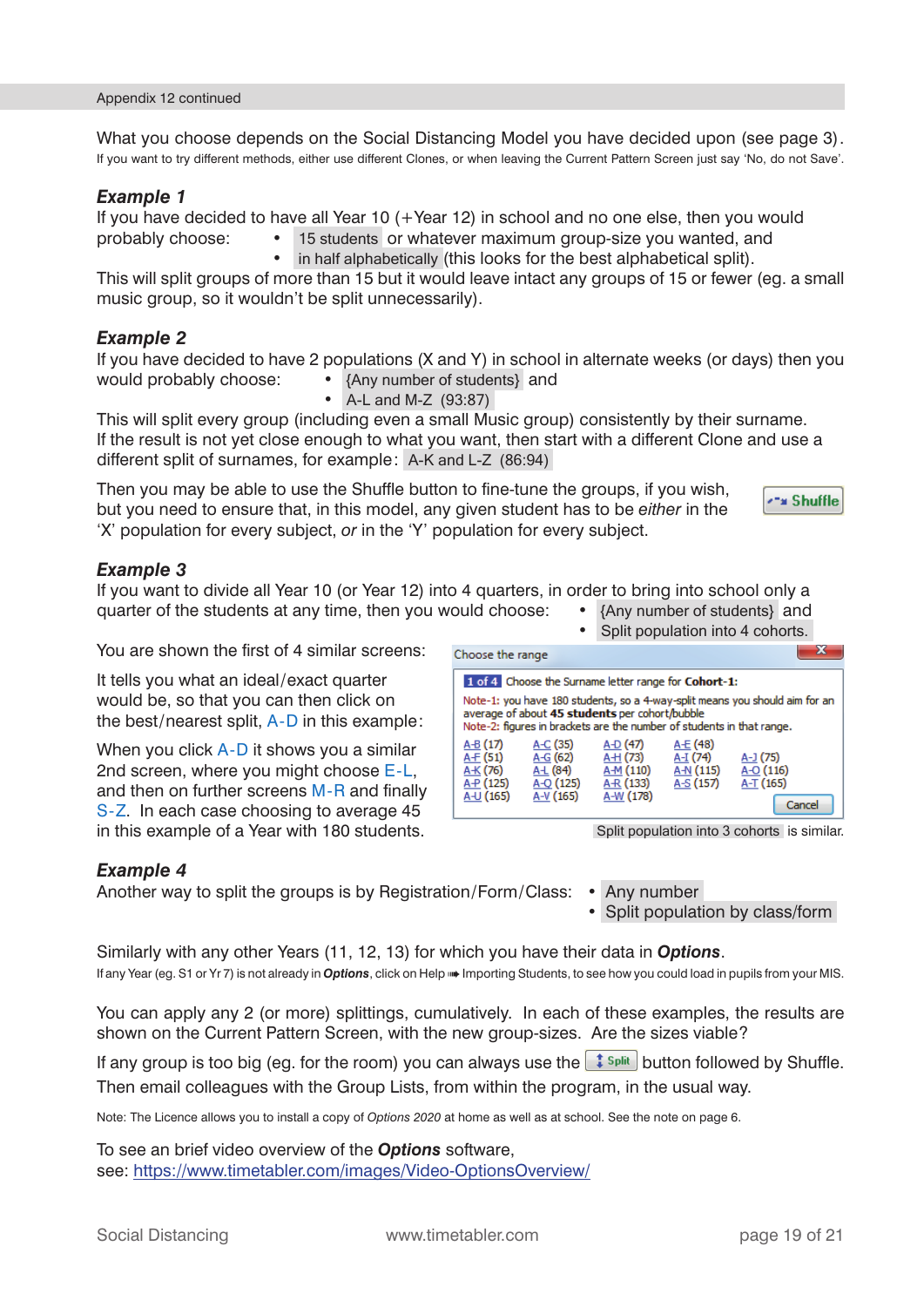### **Appendix 13 :** Using *Options* to trace the contacts of an infected student

This is not easy for students in the option blocks (elective columns). If you have our *Options* software then you already have the data for Year/Grade 10 (or S456) installed. A new update of **Options 2020** helps you to find the best way to trace the contacts of a student.

| 1. Update Options 2020 in the usual way to get the latest update:                                                                                                                                                                                  | <b>Check for Updates</b>                                                                             |
|----------------------------------------------------------------------------------------------------------------------------------------------------------------------------------------------------------------------------------------------------|------------------------------------------------------------------------------------------------------|
| This is version 4.008 or later.                                                                                                                                                                                                                    |                                                                                                      |
| 2. On the Current Pattern Screen,<br>Student<br>click on the new 'Student Tracing' button:<br>Tracing                                                                                                                                              |                                                                                                      |
| to see the new Student Tracing Screen:                                                                                                                                                                                                             | Current<br>Pattern                                                                                   |
| <b>Student Tracing</b>                                                                                                                                                                                                                             |                                                                                                      |
| <b>Student Tracing &amp; links with other Students:</b><br>Choose a Student to see which other students are<br>Trace a specific Student<br>in his/her groups.<br>How many other students does each Student see?<br><b>EESSY</b> Trace all Students | These 2 possibilities<br>are discussed below.<br>You can export the results<br>to HTML and to Excel. |
| Export to $\blacktriangledown$<br>Close                                                                                                                                                                                                            |                                                                                                      |

#### ■ **Trace a specific Student/Pupil**

This is useful if you find that a specific student has taken ill and you wish to contact those that s/he has been in contact with. Click the button to see:

Enter a name, or use the Search to find a person.

**Options** then shows you which other students have been in contact with the student you named. *For example,* for Tessa Kaye:

Green with asterisk is the named student herself (Tessa Kaye).

 $Y = Yes$ , this student is in this group with Tessa Kaye. The students are coloured-coded by the number of times this student meets Tessa Kaye: Black=1. Purple=2. Red=3+.

#### ■ **Trace all Students**

 This is useful if you want to see how many other students each student sees in this *Options* pattern. *For example,* it shows Tessa Kaye meets 81 other students in her options groups!

To see exactly which students they are, just click.



Steven Moore

Nicola Nellist

Simon Nelson

| Student       | <b>Student Connections</b>  |  |  |
|---------------|-----------------------------|--|--|
| Patrick Horne | 87 (Click to view students) |  |  |
| Tessa Kaye    | 81 (Click to view students) |  |  |
| Ryan Williams | 80 (Click to view students) |  |  |
| Jessica Booth | 80 (Click to view students) |  |  |
| Nina Shaw     | 79 (Click to view students) |  |  |
|               |                             |  |  |

 Note that *Options* can only analyse the data in it. So, for example, if you haven't included Maths & English in your *Options* data, those subjects can't be included in this analysis. You would have to add them separately.

Ÿ

Ÿ

Υ

Ÿ